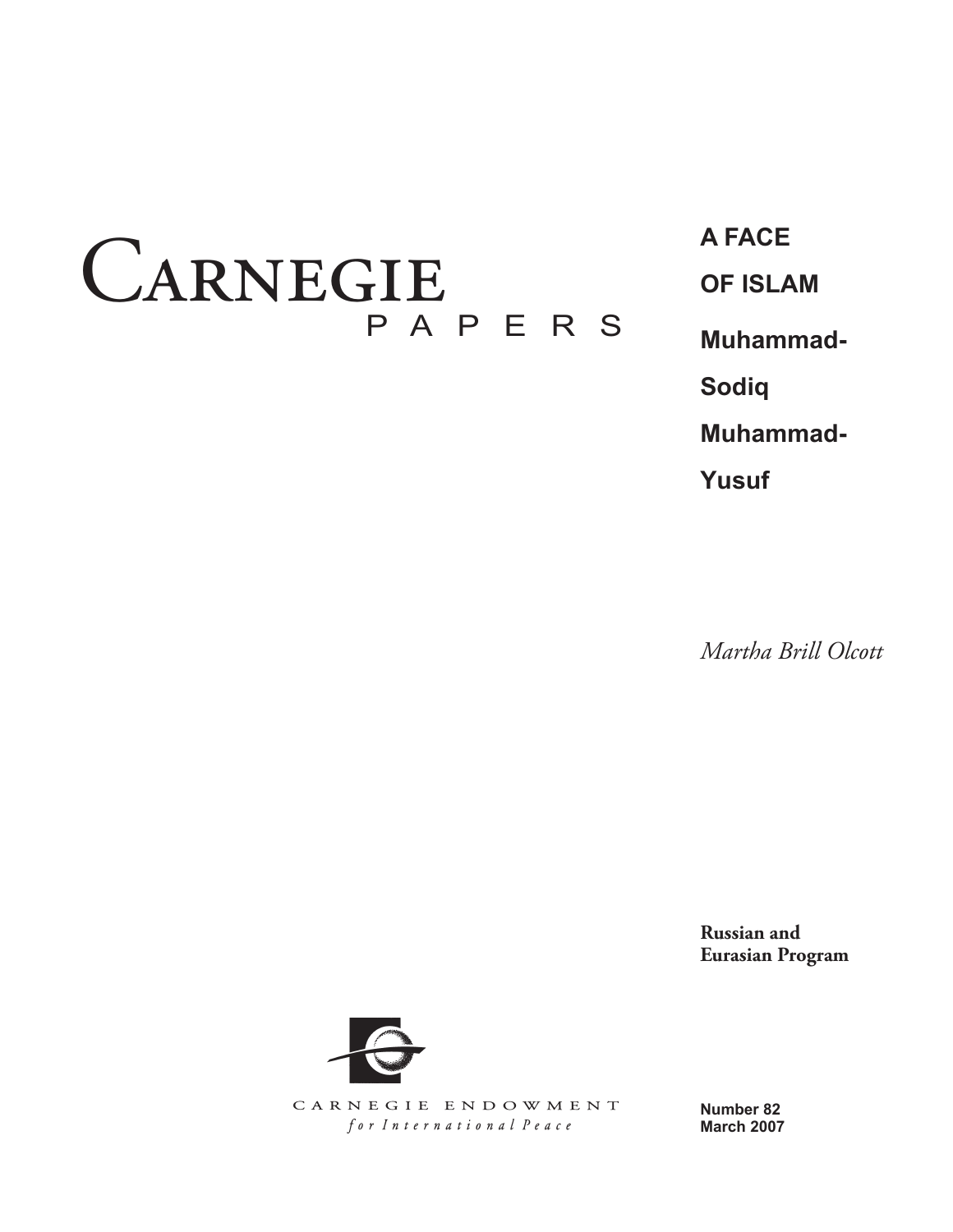© 2007 Carnegie Endowment for International Peace. All rights reserved.

No part of this publication may be reproduced or transmitted in any form or by any means without permission in writing from the Carnegie Endowment. Please direct inquiries to:

Carnegie Endowment for International Peace Publications Department 1779 Massachusetts Avenue, NW Washington, DC 20036 Phone: 202-483-7600 Fax: 202-483-1840 **www.CarnegieEndowment.org**

This publication can be downloaded for free at **www.CarnegieEndowment.org/pubs.** Limited print copies are also available. To request a copy, send an e-mail to pubs@CarnegieEndowment.org.

## **Carnegie Papers**

Carnegie Papers present new research by Endowment associates and their collaborators from other institutions. The series includes new time-sensitive research and key excerpts from larger works in progress. Comments from readers are most welcome; please reply to the author at the address above or by e-mail to pubs@CarnegieEndowment.org.

## **About the Author**

**Martha Brill Olcott** is a senior associate with the Russian and Eurasian Program at the Carnegie Endowment for International Peace in Washington, D.C.

Olcott specializes in the problems of transitions in Central Asia and the Caucasus as well as the security challenges in the Caspian region more generally. She has followed interethnic relations in Russia and the states of the former Soviet Union for more than 25 years and has traveled extensively in these countries and in South Asia.

In addition to her work in Washington, Olcott codirects the Carnegie Moscow Center Project on Religion, Society, and Security in the former Soviet Union. She is professor *emerita* at Colgate University, having taught political science there from 1974 to 2002. Olcott served for five years as a director of the Central Asian American Enterprise Fund. Prior to her work at the Carnegie Endowment, Olcott served as a special consultant to former Secretary of State Lawrence Eagleburger.

Soon after 9/11, she was selected by *Washingtonian* magazine for its list of "71 People the President Should Listen To" about the war on terrorism.

The author is grateful to Bakhtiyar Babajianov for conducting much of the research for this paper. The responsibility for the text is, however, solely that of the author. Thanks also to Marina Barnett, Roman Ginzburg, and Alina Tourkova for their translations.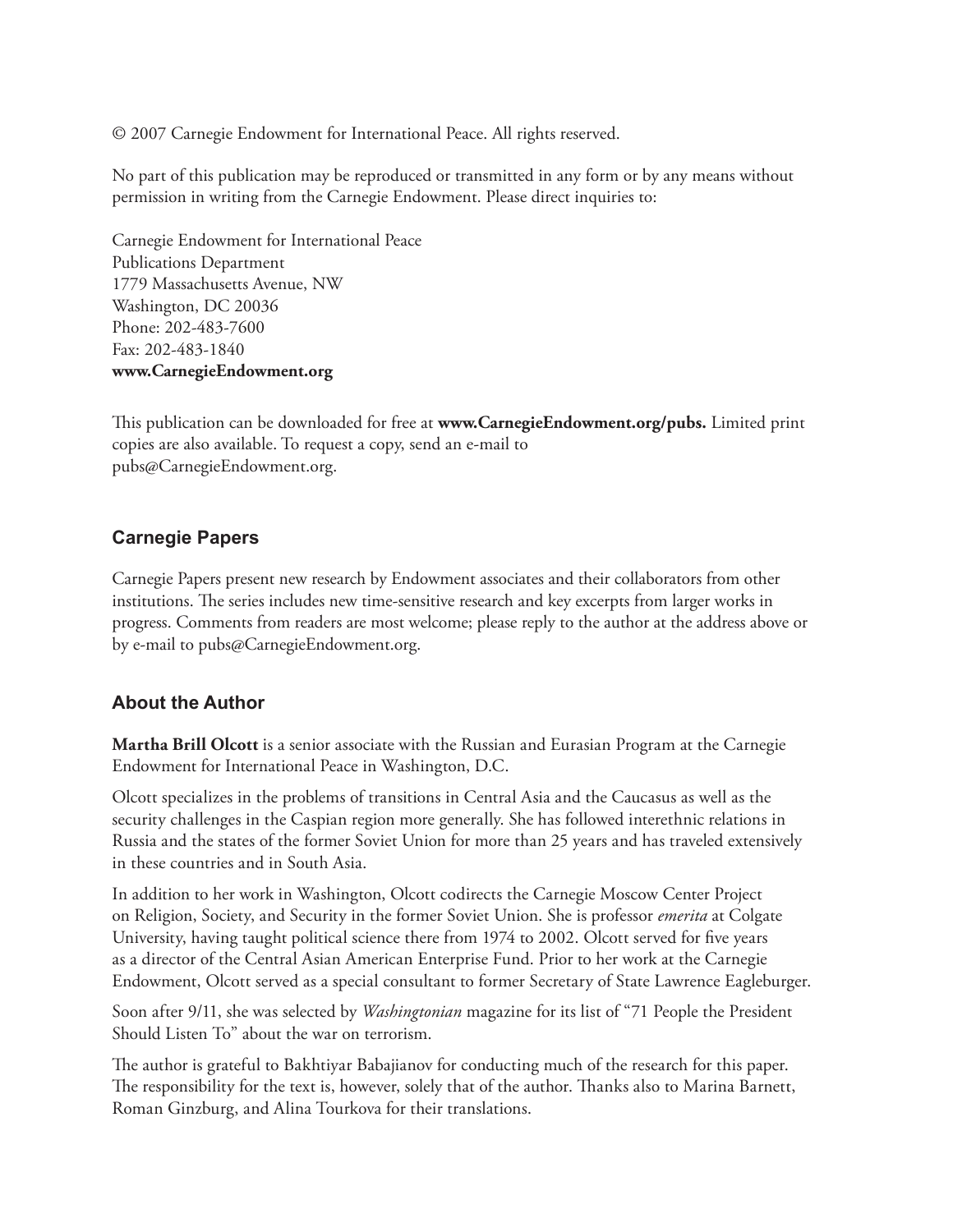# **Contents**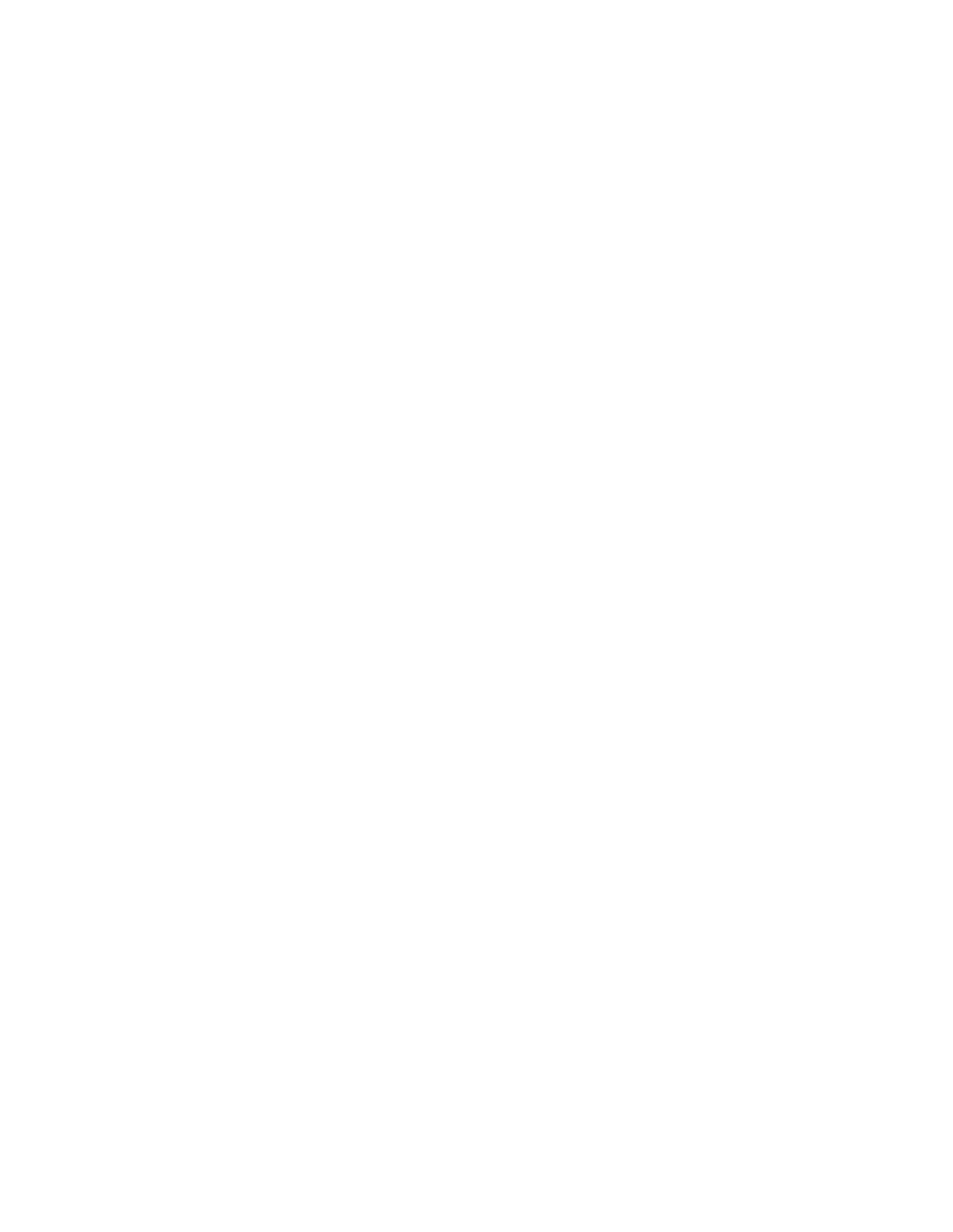#### Muhammad-Sodiq through the Eyes of a Close Associate

Personal qualities: strong nature, character and charisma of a leader, ambitious, independent position, high theological erudition, significant international authority and especially in the countries of the CIS, a great authority among the believers inside the country and in the region.

Muhammad-Sodiq is generally reserved and complex, with an aspect of a political chameleon who can adapt to changing winds. Outwardly he looks more like a sultan than an academic-theologian; he has a heavy, attentive, and penetrating gaze reminiscent of the eyes of expert hypnotists or high officials. He knows how to listen and persuade. He is calm (at least outwardly), but in anger he is a dragon who breathes fire.

Muhammad-Sodiq, like most of Uzbekistan's religious establishment, is startlingly fixated on money. With it in sight, his eyes begin to burn and his usual restraint disappears. He is rancorous and he carries grudges. Nor does he like to be argued with, especially when he knows his position is wrong. Such qualities are well-disguised from public eyes, but manifest themselves after extended contact.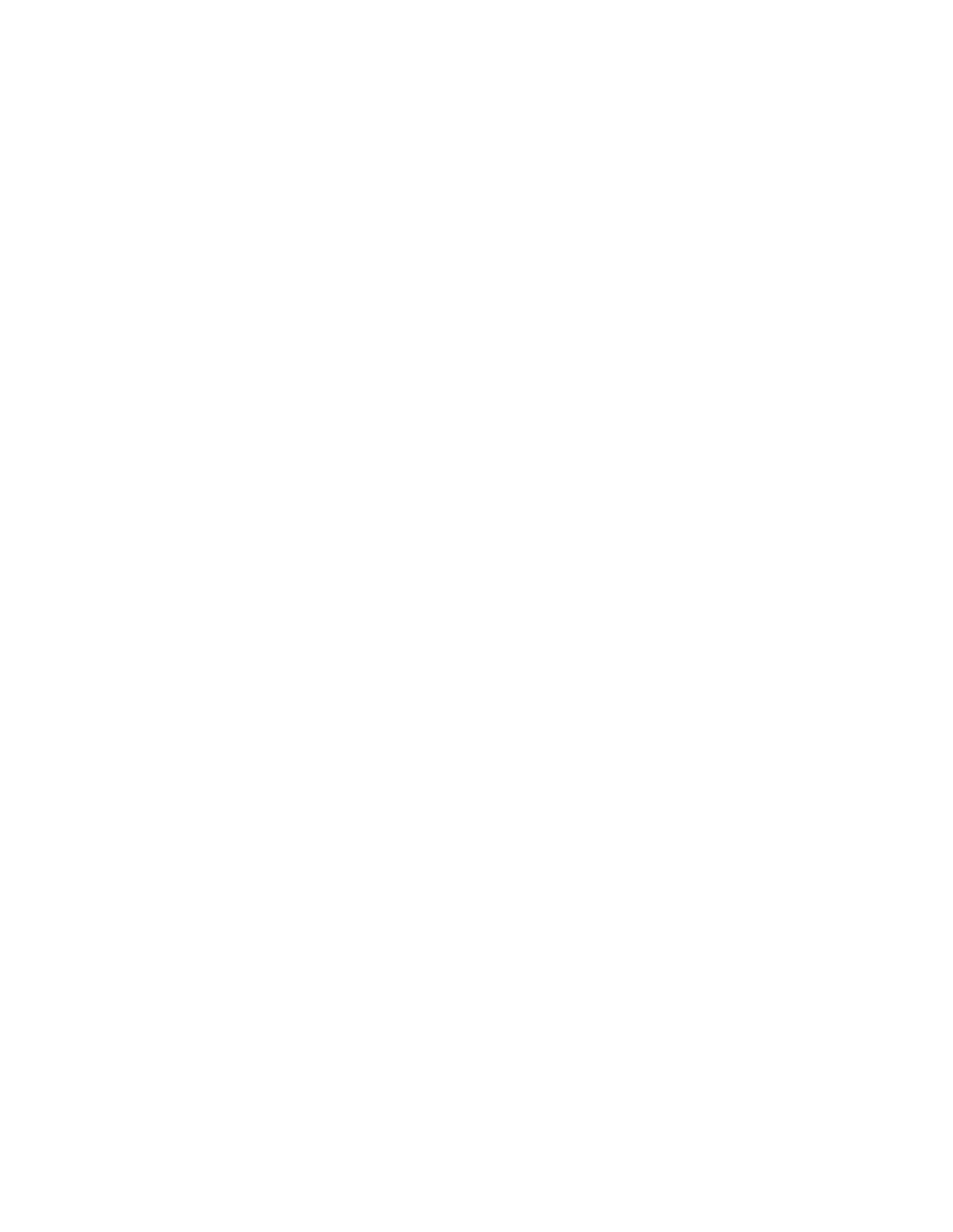## **Part One: Muhammad-Sodiq the Man**

Muhammad-Sodiq Muhammad-Yusuf (also known as Mamamsodiq Mamayusupov), the former mufti of the Muslim Spiritual Administration of Central Asia, Uzbekistan's first mufti after independence, and the most prominent theologian in the country, is a figure worthy of attention by anyone interested in the political role that Islam might play in Uzbekistan.

He is the unofficial spiritual leader for the majority of believers in Uzbekistan and some adjacent regions like southern Kazakhstan. Most Muslims agree with the positions he takes, including most official imams and many politicians. His wide support makes him capable of influencing the broad population and, if necessary, of leading it.

Experience has taught him to be careful. After his time in Tajikistan, which was wracked by civil war, he understands that sharp and impulsive actions can lead to great bloodshed and the splintering of the Muslim community into factions fighting each other. For that reason, Muhammad-Sodiq avoids making controversial public statements.

Although he is careful not to allow sharp discord with the state, he has produced a significant number of publications, many of which express original ideas. Among local theologians, he is the most prolific, which garners a certain respect. In his writings, he considers the most acute problems his flock of believers faces.

His publications have recently been the major cause of his strong and growing popularity. His work is read by not only the believers in the Central Asian region but also government officials and even his enemies. He welcomes Russian translations of his work, which boost his popularity among the large Muslim populations in Russia.

At present Muhammad-Sodiq is perhaps the most charismatic figure of all religious leaders in Uzbekistan and even in Central Asia. He is the only religious figure currently living in Uzbekistan who has enough authority to preserve his independence and maintain a strongly critical position just short of open opposition vis-à-vis the state.

A close associate commented, "Muhammad-Sodiq does not call for people to go to the barricades, but instead calls for peaceful coexistence with the state." What is meant by coexistence? The implication is that despite a clear clash of ideologies, or worldviews, the differing points of view can be accommodated by religious believers in current circumstances.

Muhammad-Sodiq would like to see these circumstances change, and he is using his writings and preachings to try to create the conditions of a religious revival in Uzbekistan—a revival that would bring together traditional Hanafi teachings with more radical neo-Islamic ideas.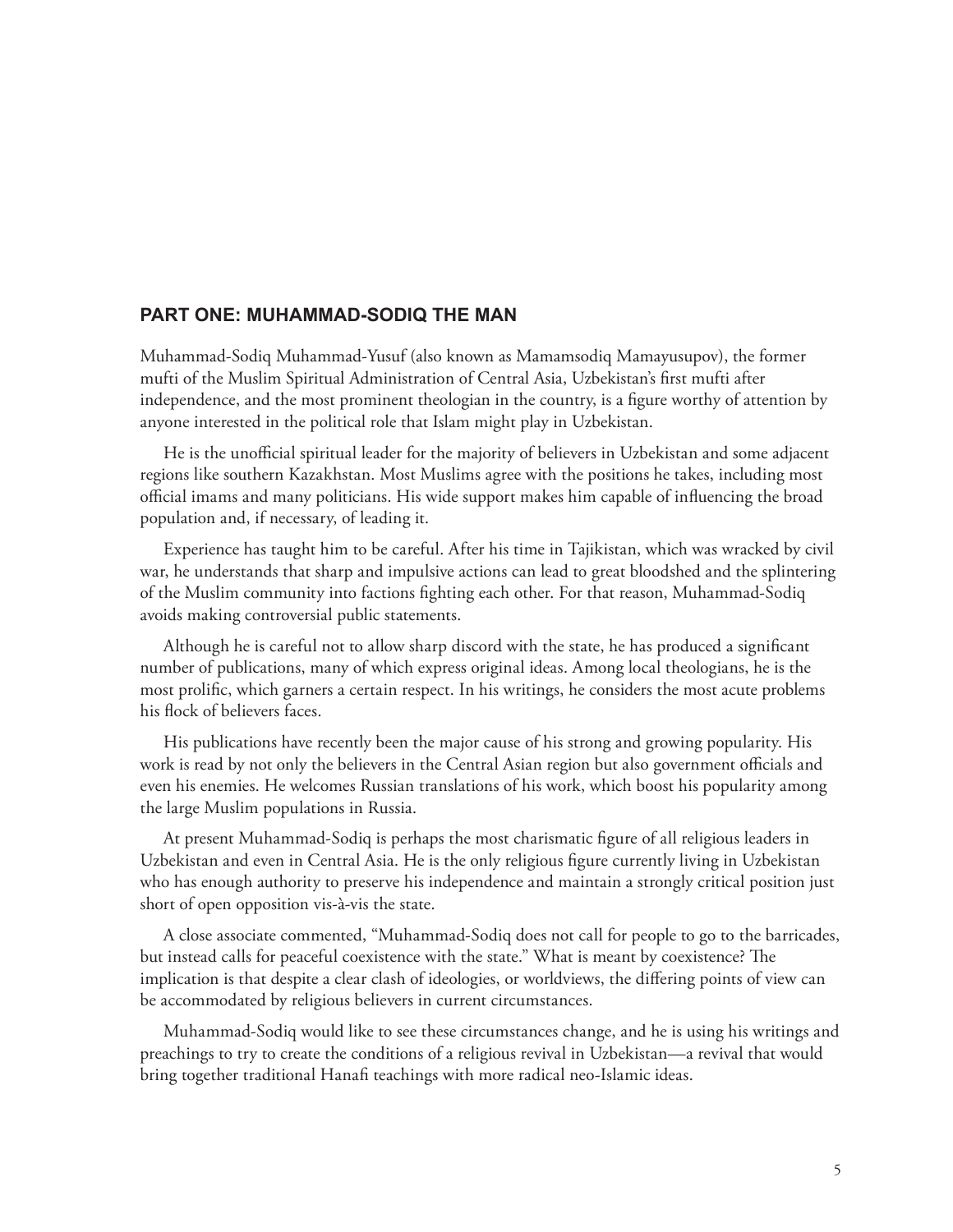A few of his students find Muhammad-Sodiq comparable in philosophical stature with Iran's Ayatollah Khomeini, but he himself does not consider such comparisons seriously and does not like them because they could alter his current status and impede his religious mission.

If the state did not confer with him and show him respect, it would risk confrontation with traditional believers. His arrest, disappearance, or exile would seriously damage Uzbekistan's reputation in countries where the Organization of the Islamic Conference enjoys strong influence; this includes many prominent Arab states.

For those who live in Uzbekistan, such an independent and critical position is an indulgence almost no one can afford. His outspokenness has boosted his popularity with believers as well as with those theologians who do not agree with his position.

### **Biographical Sketch**

Muhammad-Sodiq was born in Andijan on April 15, 1952. He is the son of Muhammad-Yusuf qori (who died in 2004), who was the son of Muhammad-Ali domulla Andijani.

Muhammad-Ali domulla Andijani died before the Bolshevik Revolution. He was a teacher (*mudarris*) in an Andijan madrassa and was said to have had a very comfortable lifestyle. His ancestors came from a family of Sufi sheikhs (*ishanlar*) of Naqshbandiya-Mujaddidiya. Muhammad-Ali himself was not a practicing Sufi sheikh.

His son, Muhammad-Yusuf qori, was also learned in Sufism but did not practice and did not recruit students. He opposed Soviet rule but stayed far away from politics. Because of the risk of persecution, he did not establish an underground religious school (*hujra*) but he did instruct his youngest son, Muhammad-Sodiq Muhammad-Yusuf, in the basics of theology.

Yet Muhammad-Yusuf qori remained a person of respect for his level of religious learning, and in 1950 he was invited by Ishan Babakhan bin Abdul Majid Khan to serve as a lecturer on Quran and Quranic commentary at Mir-i Arab madrassa in Bukhara, which first opened in the mid-1940s.

In 1953, Muhammad-Yusuf qori was appointed by the Soviet Union's Spiritual Administration of the Muslims of Central Asia (SADUM) to be head sheikh and keeper of the shrine (*mazar*) of Baha ad-Din Naqshband just outside of Bukhara; Baha ad-Din Naqshband was a founding father of the Naqshbandiya order of Sufism. Muhammad-Yusuf qori served there until the shrine was closed in 1957, and he continued working in the madrassa until 1960, when he returned to his home city of Andijan. Then, before retiring on a pension, he ran his own bakery for two years.

Muhammad-Yusuf qori was able to support his family and live comfortably for more than forty years without ever working again. The family clearly had some assets that it had accumulated before the Soviet period; for example, Muhammad-Yusuf qori once was brought in for questioning by the authorities because he had sold ten imperial gold rubles, seemingly inherited from his father.

Muhammad-Sodiq's wife, Kennoyi M. Sattimova, is also from an old religious family; they were originally from Namangan, but they subsequently moved to Bukhara and Tashkent when family members received appointments from SADUM. I. Sattimov was a close friend of Muhammad-Yusuf qori and an even closer associate of Ishan Babakhan bin Abdul Majid Khan, who served as SADUM's first mufti. Ishan Babakhan appointed Sattimov to be the director of the Mir-i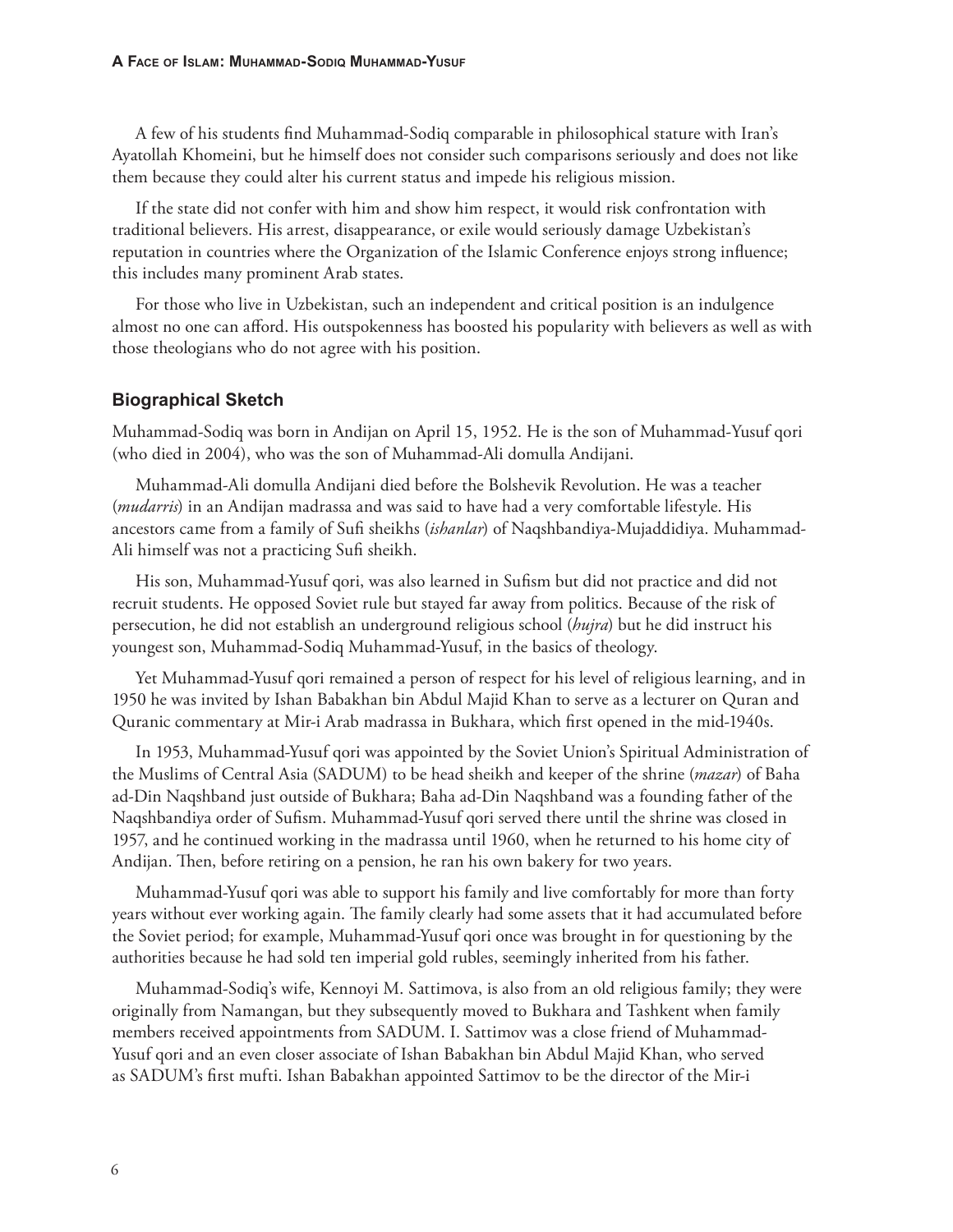Arab madrassa in Bukhara, a post he held until 1962 when Ishan Babakhan's son and successor, Ziyauddin Khan Ishan Babakhan, named him as head of the fatwa department of SADUM.

I. Sattimov was a controversial figure. It is said he was dismissed as director of Mir-i Arab madrassa because when he hired people to work at the madrassa he favored people from his native Ferghana Valley.1 The papers relating to Sattimov's behavior, which was investigated in 1961 by a joint session of SADUM and the committee on religious cults, eventually disappeared from the archives of SADUM. Although Sattimov was fired, connections were everything; hence he was later appointed to head the department on fatwas.

Sattimov sent most of his children—his sons and his other daughter—to study in secular, not religious, schools. For example, one son and the other daughter studied at the Judicial Institute. Even Muhammad-Sodiq's wife maintains a fair amount of independence, and she admits she is able to disagree with Muhammad-Sodiq on occasion.

Muhammad-Sodiq's sister-in-law is married to a man educated as a lawyer who presently occupies a high post in the Uzbekistan Ministry of Justice. This lawyer was the mediator during the 1999 negotiations between Muhammad-Sodiq and President Islam Karimov, arguing for the former mufti to be allowed to return to Uzbekistan and help with the fight against ideological terrorism. In addition, the connections of the Sattimov family were useful in keeping Muhammad-Sodiq from being jailed in 1992–1993 and helping to arrange his semivoluntary exile.

Muhammad-Sodiq received his primary religious education from his father. He studied in Soviet middle school where, according to him, he was a straight-A student. After he finished middle school in 1970, Muhammad-Sodiq was accepted into the Mir-i Arab madrassa in Bukhara. He then studied at the Higher Islamic Institution in Tashkent, finishing with distinction in 1975. In 1975–1976, he worked as an editor for the magazine, *Muslims of Soviet East* [Sovet Musulmonlari].

Thanks to his wife's connections, he won a competition (without competing) to study abroad (in Libya), and he received government permission to do so; these developments reflected his excellent political connections. Libya, then socialist in orientation, was seen by Soviet authorities as a less risky place than many others for the training of Central Asia's Muslim clerics. By Muhammad-Sodiq's own admission, he was the only foreign student who had read Colonel Muammar Qaddafi's *Green Book,* and he referenced it during one of his examinations, which was likely his first political act.

In 1976, Muhammad-Sodiq was admitted to ad-Dawa al-Islami National Islamic University in Libya, which he finished with distinction and a financial award. This period of study exposed him to a future generation of Muslim clerics, mostly from the Arab world but even reaching to places as far away as Japan as he studied in the same class with the current imam of the "cathedral" mosque in Tokyo, whose Muslim name is Muhammad-Rashid.

In 1980 Muhammad-Sodiq returned to Uzbekistan and worked in the department of international communications for SADUM and simultaneously taught at the Higher Islamic Institution in Tashkent, serving as a lecturer on *tafsir* (extensive commentaries)*, hadith* (customs and commentaries from the time of Muhammad), and *fiqh* (Islamic law), respectively. During his years there, Muhammad-Sodiq's organizational skills became evident, and he began to strengthen his international connections. He actively participated in the organization of a series of international conferences that occurred in the 1980s in Tashkent.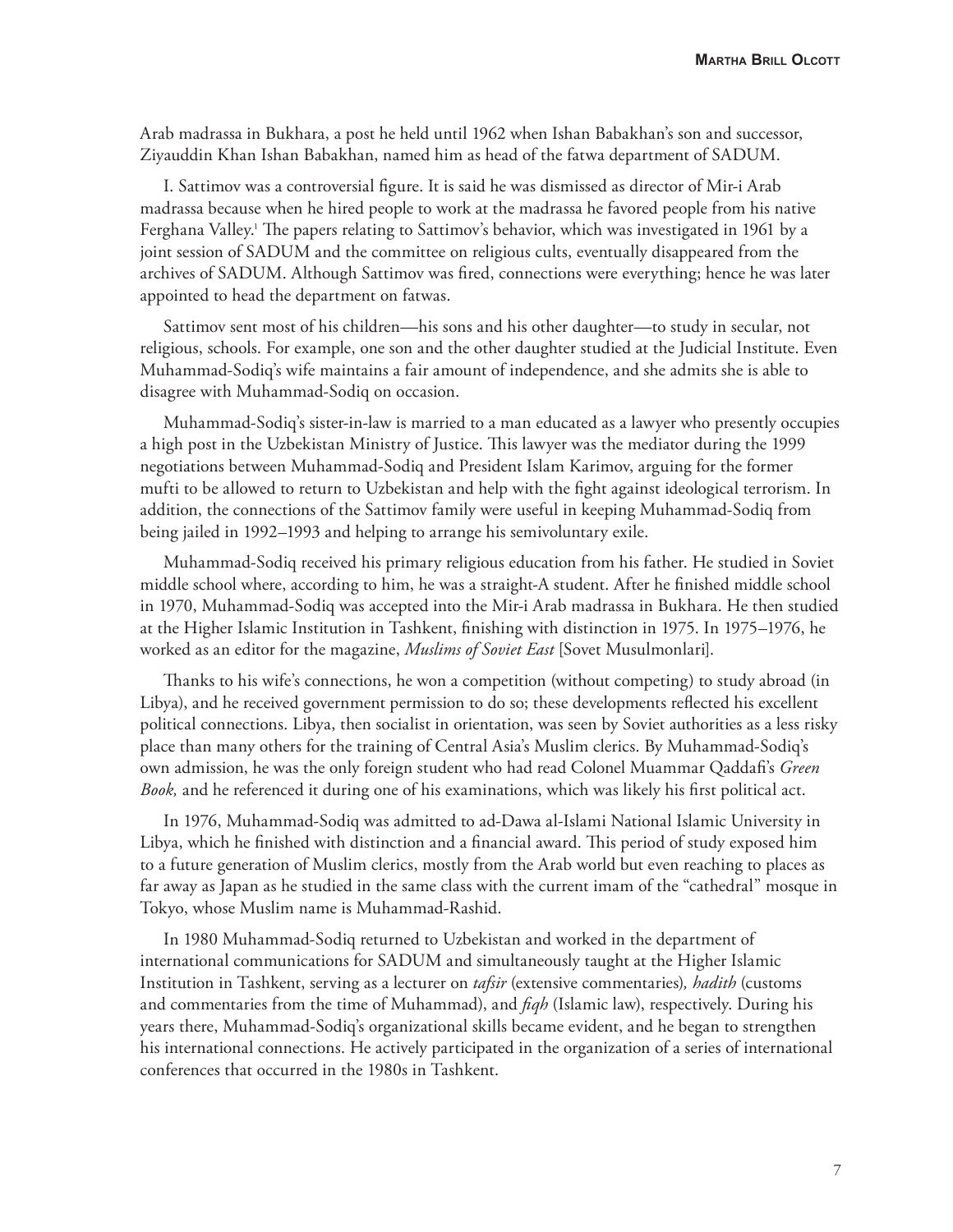But Shamsuddin Khan Babakhan, who came to power as the head mufti in 1982, became jealous of the growth of Muhammad-Sodiq's international authority. Shamsuddin tried to bury Muhammad-Sodiq in administrative responsibility, first appointing him assistant director of the Higher Islamic Institution and then naming him director a year later. These appointments and responsibilities, instead of leading to political difficulties, caused Muhammad-Sodiq to thrive: he led a sweeping reorganization of the teaching methodology used at the institute, he developed a curriculum for self-education, and he introduced educational programs for modern Islamic educational centers.

### **Muhammad-Sodiq as Mufti**

Muhammad-Sodiq was elected mufti by the SADUM in March 1989, and in the same year he was elected as a deputy to the Supreme Soviet of the USSR. Thus, Muhammad-Sodiq was a very selfconscious actor trying to build his prestige on two very different stages simultaneously. He tried to raise the visibility of Islam in Uzbekistan while he simultaneously sought to press the same cause albeit by the use of very different tactics—on the stage of the Soviet Union more generally. Because of Soviet General Secretary Mikhail Gorbachev's reluctance about Islam, which Gorbachev saw as a source of the "backwardness" of the Central Asians, it was necessary for Muhammad-Sodiq to win the Soviet leader's favor if he had any hope of influencing developments closer to home.

Muhammad-Sodiq loves to reminisce about the late Gorbachev years, which he remembers as the most influential years of his life in many ways. Muhammad-Sodiq considers Gorbachev to have been an intelligent and clever politician. He remembers that Gorbachev always deferred to him personally when questions arose over decisions about religion or sensitive diplomatic relations with Arab countries.2 Muhammad-Sodiq served as Gorbachev's personal translator on a number of occasions when the Soviet leader received delegations from countries such as Syria and Saudi Arabia. Muhammad-Sodiq claims that Gorbachev once attempted to use him to prod the Organization of the Petroleum Exporting Countries (OPEC) to raise slumping oil prices, a vital means of survival for the USSR and its failing economy of the time. Although Muhammad-Sodiq participated in some of these discussions as a translator, he does not know how the negotiations ended; he understood that he was being used, but he sincerely tried to help Gorbachev.

Muhammad-Sodiq was rather successful at using his position as a member of the Soviet Congress of People's Deputies to advance the agenda of SADUM (and Muslim clerics more generally). He put forward a formal list of requests, including permission for Soviet Muslims to be allowed to travel to Saudi Arabia for the hajj and for students to travel for religious study, establishment of new mosques and Islamic educational institutions, and publication of newspapers and periodicals. Muhammad-Sodiq's success at loosening restrictions on foreign education for Muslims accelerated the process of Islamization already under way, and it created a flood of Central Asian Muslim students traveling to the Middle East.

Muhammad-Sodiq believes that, largely through his contacts with Gorbachev, his goals were achieved. He also attained permission to import into the country—almost without censorship religious literature from Arab countries. He says that, in retrospect, he regrets this last measure because much intolerant propaganda from religious-political parties in Arab states was delivered in this manner  $3$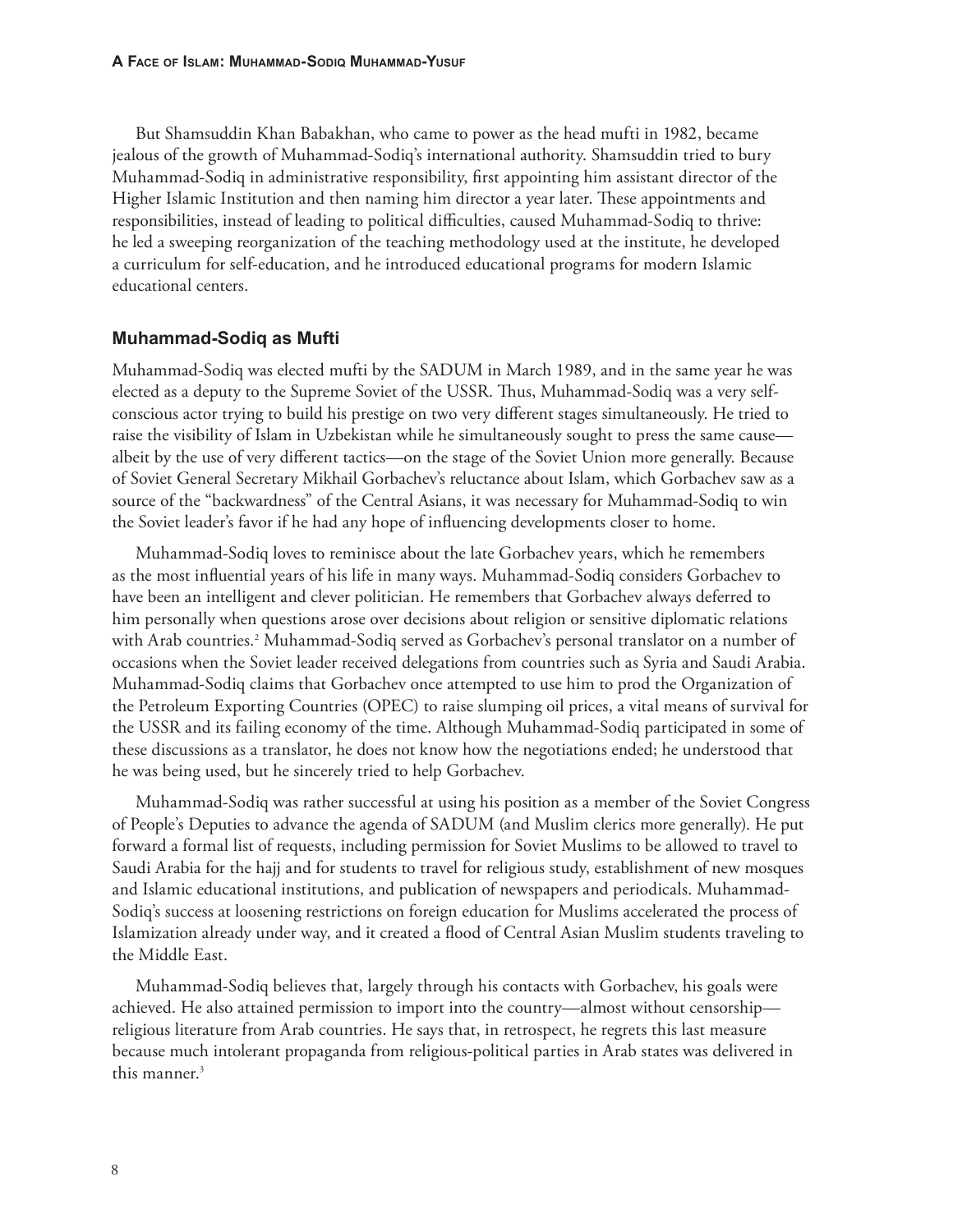Muhammad-Sodiq also moved on the smaller, regional bureaucratic chessboard as well. If he had failed to dominate regionally, he would have lost his access to the world chessboard that his relationship with Gorbachev was increasingly propelling him onto.

In some ways Muhammad-Sodiq's position was vulnerable. He became mufti as a result of a coup within SADUM that led to the removal of Shamsuddin Khan Babakhan from the post. The coup took the form of a demonstration of believers, something of a first in the period of post–World War II Soviet history. Most of the demonstrators were from the Ferghana Valley (namely, Andijan and Namangan). Although Muhammad-Sodiq maintains that he did nothing to bring about his appointment, this is not true; a secret committee to orchestrate Shamsuddin's ouster had been created by Muhammad-Sodiq two months earlier, and Muhammad-Sodiq continues to reward those who were part of this committee.

Thus, from his first days in office, Muhammad-Sodiq had many powerful enemies from within SADUM's hierarchy and clerical support structure, and he made even more enemies by his actions. As mufti, he took on the state apparatus that supervised religion; for example, he took exception to the desire of the Committee on Religious Cults to edit published fatwas. In general, Muhammad-Sodiq displayed his habitual independent position in relation to other government positions and decisions, pressing the regime to consider the traditions of the population's Muslim majority in their decisions.

He also diverged from state policies on a number of substantive issues. Like many other clerics, Muhammad-Sodiq sharply criticized in his Friday sermons and also in the form of a fatwa the Soviet government–promoted program on "conscious motherhood," which not only encouraged the use of contraceptives but also intended the legalization of abortions. Such a strong critique complicated Muhammad-Sodiq's relations with the public bodies.

During this time, Muhammad-Sodiq also actively sparred with many representatives from the government's Adviser on Religious Questions. It is widely known that the mufti had a direct conflict with the adviser's first deputy, Mutalib Usmanov,<sup>4</sup> who hated Muhammad-Sodiq for what Usmanov believed was the mufti's key role in organizing the growing number of demonstrations (and more disorderly manifestations of protest) by crowds of religious believers in Tashkent, Andijan, and other cities. The number of such protests sharply increased in 1989 and 1990.

Muhammad-Sodiq believed that his primary purposes as mufti were to raise the level of religious education, spread religious education to more students, and increase the number of madrassas (during his time there were fourteen) and mosques (he increased the number of mosques from 188 to 5,000). During these years he even sought to expand the body of literature under study and go beyond traditional teachings of the local Hanafi school of law. He introduced popular Arabic authors into the curriculum as well.

Religion was becoming a very public part of Uzbek life. This meant that in addition to the opening of new mosques and madrassas, which the mufti obviously favored, it also led to the revival of a host of different types of traditional rituals such as pilgrimages to graves (*ziyarat*). Such pilgrimages were potentially quite disturbing to Muhammad-Sodiq, who did not want to see practices depart from formal Hanafi teachings. In addition to issuing a number of fatwas, he demonstrated his attitude toward management of these shrines and pilgrims' behavior through his appointment of a special imam to be assigned by SADUM to each shrine. The imam's job was to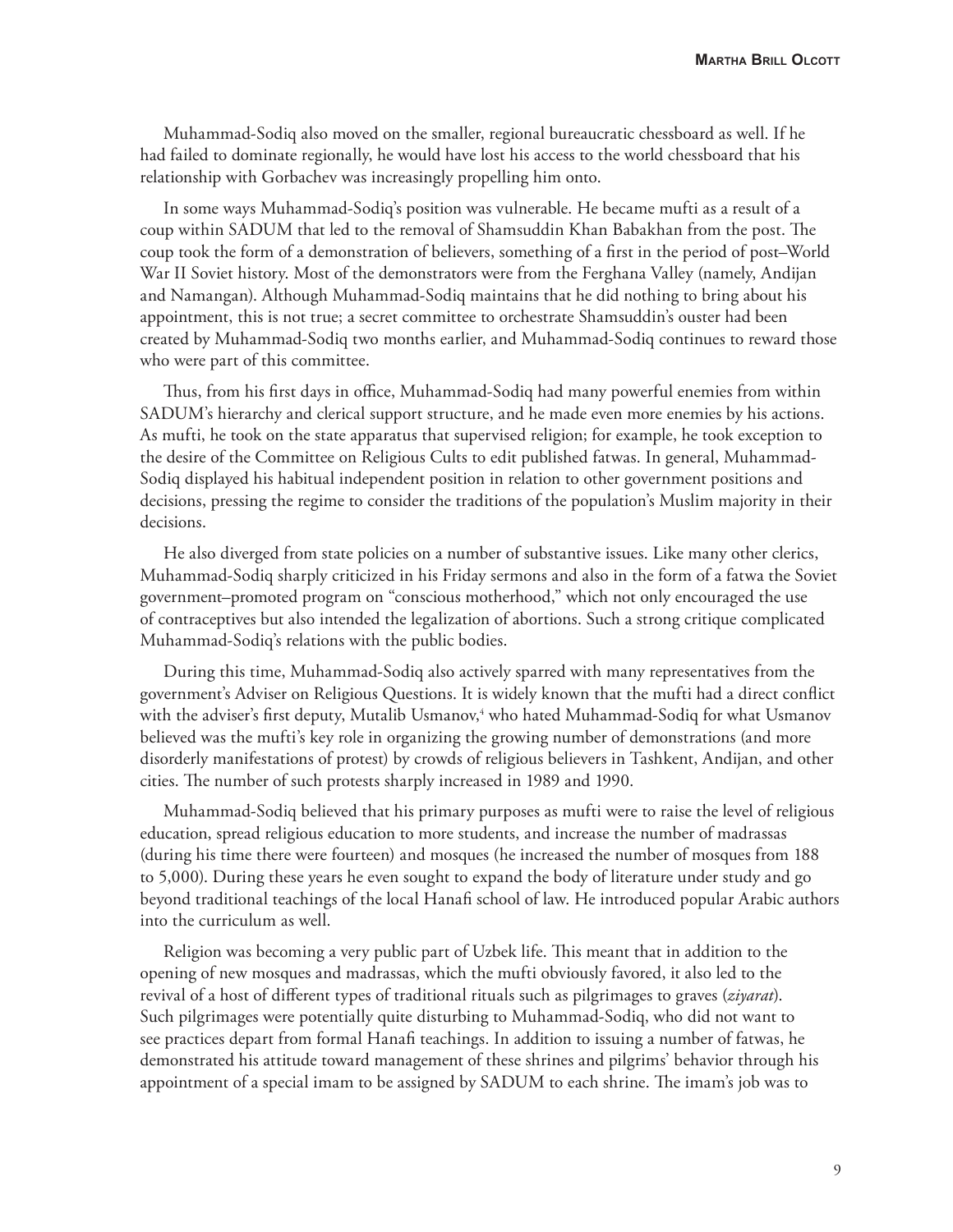explain Hanafi teachings on *ziyarat* as part of an effort to ensure that rituals with no relationship to dogma were not performed. In addition, orders were sent to all the mosques requiring that local imams offer similar guidance to those attending their services.

SADUM sought to limit the various polytheistic practices that were still associated with the worship of so-called saints, and SADUM of course rejected the notion that such saints were buried in Central Asia. SADUM rejected practices such as material offerings left at graves, lighting of candles on graves, grinding of holy dust from the graves of local saints, and other similar rituals.

However, Muhammad-Sodiq certainly did not want these graves closed because the voluntary donations of money (*ihsan*) given by Muslims or left on the shrines were one of the sources of SADUM's income. Instead, Muhammad-Sodiq persuaded the government to transfer control of all such holy places to SADUM. From Muhammad-Sodiq's point of view, the opposition of the pseudosufis who dominated the shrines was much less of a threat than the opposition of the Mujaddidiya groups (the so-called Wahhabis) to the other Muslim groups.<sup>5</sup>

In many ways, the most important issue Muhammad-Sodiq faced as mufti was the division between the Muslims of the Ferghana Valley, who were much more radical in their theology, and the Muslims who dominated in most other regions of Central Asia. In 1995, Muhammad-Sodiq published a book, *The Essence of Contradictions* [Ikhtiloflar hakida], dedicated to the theological analysis of the disagreements that separated the two groups. Almost from his first day as mufti, Muhammad-Sodiq exerted significant efforts for reconciliation of the two factions. In May of 1990 he finally succeeded in getting those who opposed his authority to come to a forum of SADUM and agree to the publication of a joint "fatwa on the world." However, the division between the groups was never successfully overcome.

Muhammad-Sodiq's relations with Abduhvali qori, another cleric born in 1952 in Andijan who was a leader of local Muslims characterized as Wahhabis, were always tense.<sup>6</sup> In the 1990s, Muhammad-Sodiq very much hoped to win Abduhvali's support and thought that he would be able to reconcile Abduhvali's followers with Muhammadjan Hindustani's followers, many of whom were working as imams of the leading mosques following the change of policy toward religion during perestroika. But this goal eluded him.

Any hope of friendship with Abduhvali was dashed in 1991 when Abduhvali began to jockey for Muhammad-Sodiq's job as mufti. This struggle intensified in the autumn of 1992 when Abduhvali entered into an alliance with Shamsuddin Khan Babakhan, the former mufti. Shamsuddin enjoyed the support of many powerful people from Tashkent who also hated Muhammad-Sodiq.

Supporters of Abduhvali arrived in Tashkent on a dozen large buses. They boycotted SADUM's general meeting, organized demonstrations almost every day in front of SADUM, and wrote letters to the Committee on Matters of Religion and to the Adviser on Religious Questions. Muhammad-Sodiq attempted several times to telephone Abduhvali, but Abduhvali did not pick up the phone; Muhammad-Sodiq then sent an emissary to Abduhvali, but Abduhvali did not receive him. It seems clear that Abduhvali, like Shamsuddin Khan Babakhan, also wanted to become mufti. But for some reason, in November 1992 Abduhvali rapidly stepped back and said that he would undertake no further actions.

There are two possible explanations for Abduhvali's reluctance. Muhammad-Sodiq asserts that Abduhvali understood that the security services stood behind his ally, Shamsuddin; therefore,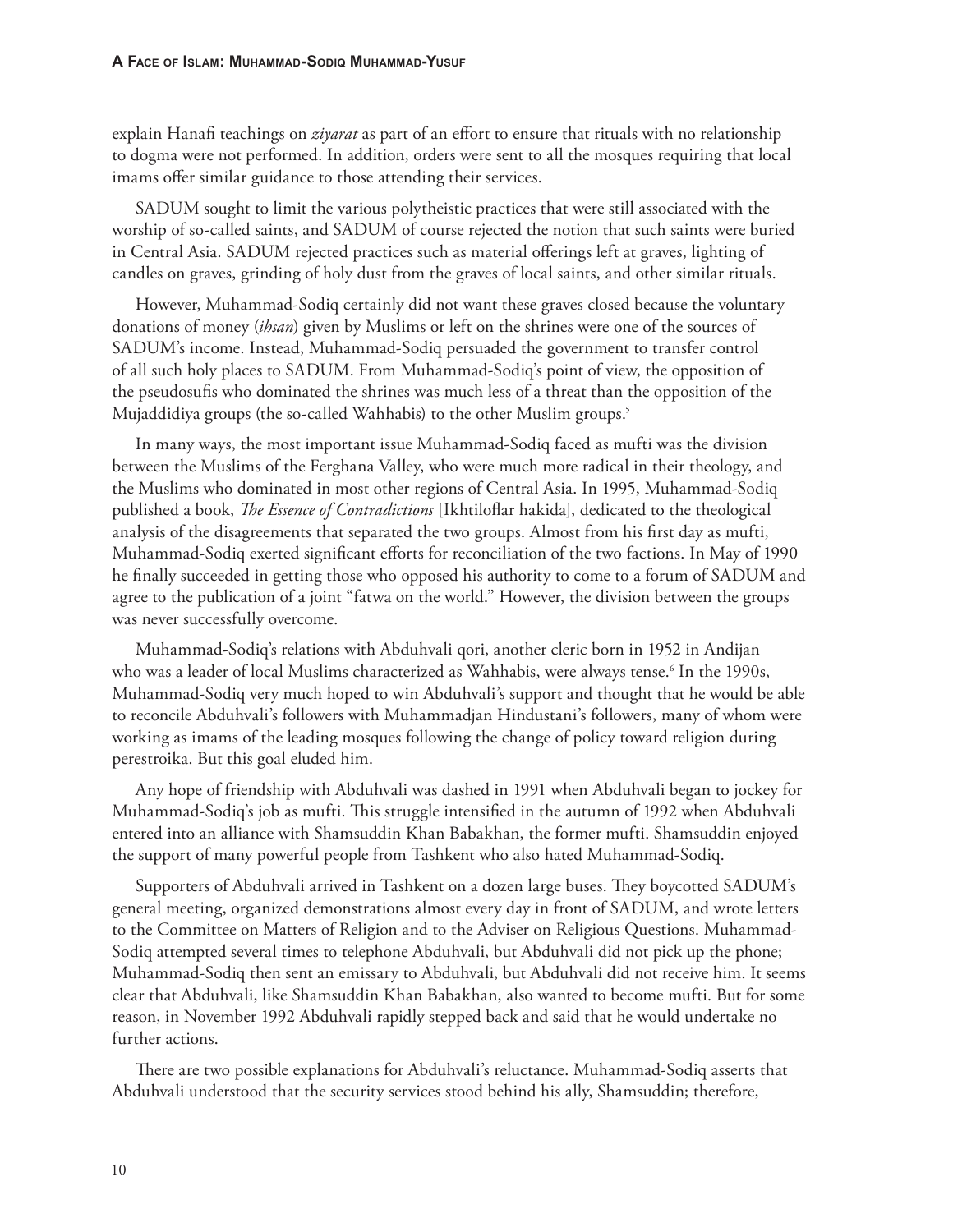Abduhvali's plan rapidly changed. An alternate version holds that Muhammad-Sodiq simply bribed Abduhvali. The latter version has been put forward by Muhammad-Sodiq Kasym Andijani, whose people, according to him, were among the followers of Abduhvali (or, more precisely, were a kind of "fifth columnists" in his camp). The story is murky, and possibly Abduhvali was simply scared off.

Certainly there was no love lost between Muhammad-Sodiq and Abduhvali, for both ideological reasons and competing personal ambitions. Muhammad-Sodiq believed Abduhvali crossed a doctrinal line and that Abduhvali's commentaries on the Quran (*tafsir*) could not be included in even the most strict constructionist interpretation of Hanafi Islam because they provided virtually no role for pre-Islamic norms and customs. This to Muhammad-Sodiq was evidence that Abduhvali's commentary was written under the explicit influence of the commentary offered by Sayyid Qutb.

It is ironic that when Muhammad-Sodiq was removed from the post of mufti, people from Andijan including supporters of Abduhvali came to his defense. They may well have intuitively understood that his removal meant that they, too, would soon be under threat.

Muhammad-Sodiq's centrist position ultimately did not satisfy either side. The fact that he was too moderate for the radicals and too radical for the conservatives began to affect his standing negatively. His relations with the state also did not improve.

In mid-January 1993, Muhammad-Sodiq was "asked" to write a request to be relieved of his duties because of health difficulties (the traditional Soviet style of resignation). The entire SADUM was dissolved, and a substantial part of the archives was seized and confiscated. This caused a sharply negative reaction from Muhammad-Sodiq's supporters and almost led to a clash with law enforcement officers. But Muhammad-Sodiq was able to stop the demonstrators and convince them to disperse. Shortly thereafter, on New Year's Eve, Muhammad-Sodiq's house was bombed—the mystery of who caused the bombing was never solved—and he began planning to leave the country.

Looking back on these events, Muhammad-Sodiq now says that he should have been more flexible at some moments and less flexible at others. He suggests he should have been more defiant when he was accused of having personally benefited from the sale of Qurans provided by the Saudis for free distribution.7 In private interviews with close associates he also admits that he erred by effectively trying to sit on the fence during the siege of the administration building in Namangan in December 1991.<sup>8</sup>

### **Muhammad-Sodiq Out of Office**

In January 1993, Muhammad-Sodiq's friends in Libya and Syria helped him get settled and obtain a residence permit in Libya. He continued to travel widely in the Arab world, however; and he has continued this practice since his return to permanent residence in Uzbekistan. In fact, he created a position of some importance for himself in the Arab world. According to Muhammad-Sodiq, his peers outside Uzbekistan were comparable experts on Islam, but he alone was an expert on the countries of the former Soviet Union, so their interest in him was motivated entirely by that. He had constant and accurate information about the situation in Uzbekistan. His sons often traveled, and he encountered many Uzbeks performing the hajj in Mecca and Jiddah. Muhammad-Sodiq himself explained that with his knowledge of the local situation he could be useful as a spiritual authority (even informally) only by preserving a connection with his native land.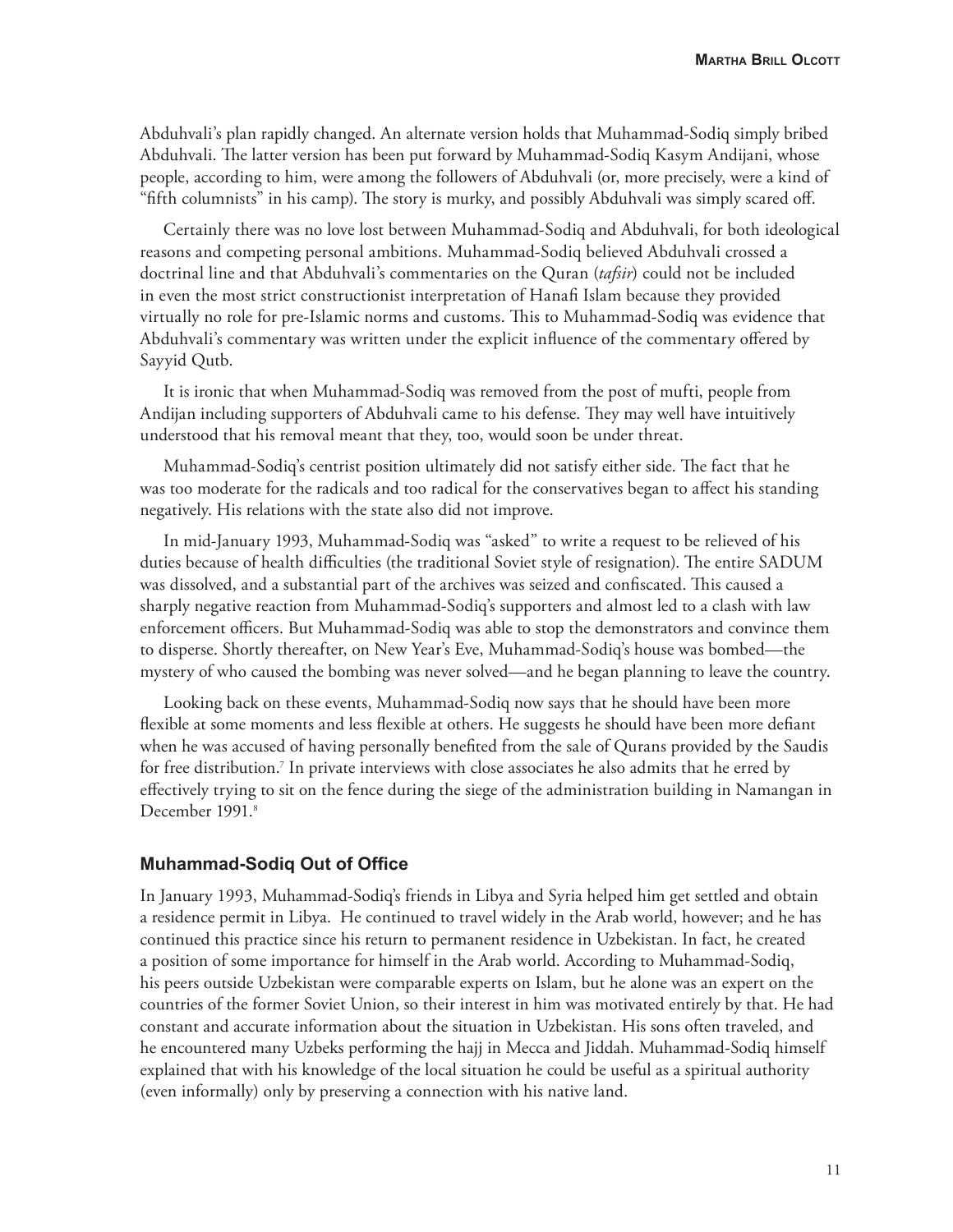#### **A Face of Islam: Muhammad-Sodiq Muhammad-Yusuf**

His expertise was recognized. In 1997 Muhammad-Sodiq was put in charge of Muslim countries and federations of the Commonwealth of Independent States within Rabita al-Islamiya (Muslim World League), an international Islamic organization in Saudi Arabia. He is a permanent member of the governing council of this organization.

Throughout his approximately seven years of exile, Muhammad-Sodiq preserved hope for repatriation. Although he gave interviews only rarely in an attempt not to spoil his relationship with the Uzbek government, he also sought to preserve his independence and maintain a critical view of the actions of the government. He wanted to take this position without manifesting the obstinate and sharp-tongued behavior of his years as mufti.

Although it seems he made some money in the trading sector (either through his own actions or through using his religious influence to open the doors for more worldly relatives), his focus in exile was on the condition of Islam in Uzbekistan and in the other regions of Central Asia.

As the civil war in Tajikistan became an increasingly troubling event for Muhammad-Sodiq,<sup>9</sup> it appears he felt burdened by supporting the Islamists of Tajikistan both morally and materially instead of attempting to persuade them to switch to peaceful means in the struggle for their rights. This, however, is a position he will never acknowledge in public discourse.

Muhammad-Sodiq in exile became a prolific writer. From 1994 to 2000 he produced 60 percent of all his published work, including approximately thirty popular articles and twenty-five books and pamphlets. Most were written in Uzbek, and some were translated into Russian. The Kara Su branch of the press of the Islamic cultural center in Osh, Kyrgyzstan, published most of Muhammad-Sodiq's writings.<sup>10</sup>

Muhammad-Sodiq's political skills were also strengthened during this time, and he began to identify himself not so much as a theologian but as a politician with solid international authority. He knew that delegations from different countries would call on him, so he built a separate hall in his house—on the model of a European drawing room. He cultivated the protocol of diplomacy—he learned how to behave with foreign politicians, journalists, researchers, and human rights activists and how to converse with official visitors.

He also used his time in exile to learn about life in Europe and America. He never missed a conference to which he was invited, and he tried to produce a strong impression, attempting to tailor it to the nature of the audience.

A video recording of his appearance at the international conference, "Islam for Peace," in Egypt shows him several times repeating his own name, sprinkling it "randomly" through the report.<sup>11</sup> He used beautiful Arab phrases, speaking in the lustrous tones of an orator.

At conferences (primarily in Russia) where both secular experts and specialists in Islam participated, Muhammad-Sodiq demonstrated his mastery of more abstract analysis and rhetoric. Earlier he did not know how to speak this way, but he used the experience gained at international secular conferences and Islamic forums to develop a new form of international recognition and raise his individual religious authority.

He returned to Uzbekistan with the hope that his past political ambitions had now moved within reach; he was ready to proceed with restraint and care but not at the expense of his independence. Muhammad-Sodiq implied at the time that he was ready to collaborate with all who were "not against Islam and Muslims" in his effort to gain and leverage political authority.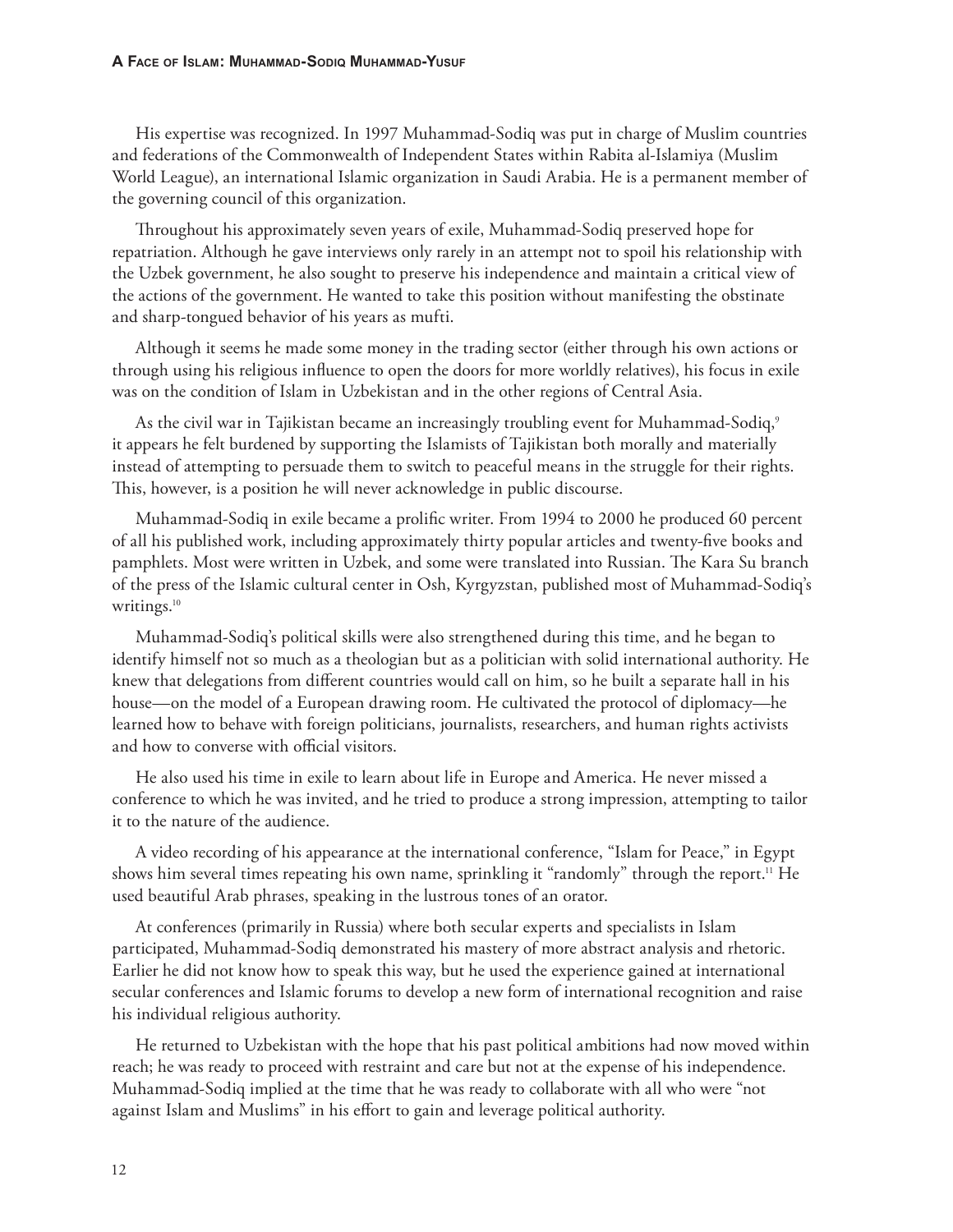Since his return he has sought to hold the government at arm's length because he believes that, if the public perceives he is too cozy with the regime, he will lose much of his authority and respect. In many ways he seems to have gone beyond his earlier overestimation of his strength and influence and his underestimation of the official government's capabilities.

Muhammad-Sodiq now appears to appreciate that society is not yet sufficiently Islamic and is not prepared for those changes that the Islamic leaders proposed at the end of perestroika and the beginning of independence. He also has a better idea of what is necessary for the formation of the Islamic state, having lived so long in countries in which Islam rests at the heart of the political system (or at least quite near to it).

Certainly, a strong shift occurred during his seven-year exile. Muhammad-Sodiq read a lot during this time, especially literature on international themes mostly by Arab authors; he also read Arab translations and interpretations of international events. He describes his attempt at adequately estimating the position of Islam in the world—including the strengths and weaknesses of Islam and of Muslims themselves, the dogma and political standing of Islam, and the relations of Islam with other religions. During these years, he emphasized the theme of unity among Muslims because he realized he was capable of influencing the situation through the publication of his mass-market essays.

Muhammad-Sodiq also recognized that his message was one that the Uzbek government would not fully endorse. He recalled that, when government representatives began negotiations with him about his return, he hoped that he would be given a certain freedom of action. But Muhammad-Sodiq most likely knew better than to have naive expectations. He must have held out little realistic expectation of complete freedom of action, but he also understood that his presence in Uzbekistan is itself a factor aiding the integration of Muslims.

Many Uzbek authorities also recognize Muhammad-Sodiq's authority among believers. Abdulaziz Kamilov, a former foreign minister and now Uzbek ambassador to Washington, has always maintained reasonably close relations with him. Through relatives, many high-ranking officials from the prosecutors' office also maintain decent relations with the former mufti. But these are mainly "diplomatic relations" designed for public consumption.

Although distance between the authorities and Muhammad-Sodiq remains, the regime no longer pressures him openly. The Uzbek government also alternates between warmth and chill in its attitude toward their most prominent cleric. Authorities have been irritated recently by Muhammad-Sodiq's numerous interviews with foreign correspondents in which he frankly criticized the religious policy of the state.

From time to time even the government authorities make use of Muhammad-Sodiq. He has been valuable, for example, in the fight against the radical ideology of Hizb ut-Tahrir, which he honestly opposes because it threatens the hierarchical and institution-based Islam with which he has been associated all his life. Hizb ut-Tahrir also advocates an ideological rejection of Hanafi Islam and the remaining three schools of law.

Muhammad-Sodiq also went on television on May 20, 2005, just days after Uzbek government troops opened fire on protesters in Andijan. On television, Muhammad-Sodiq spoke out against Akramiya, founded by Akram Yuldashev, a group that is believed to have been involved in the Andijan unrest. Muhammad-Sodiq strongly criticized Yuldashev, saying: "Who is this Akram? No one! He is illiterate in both religious and secular matters."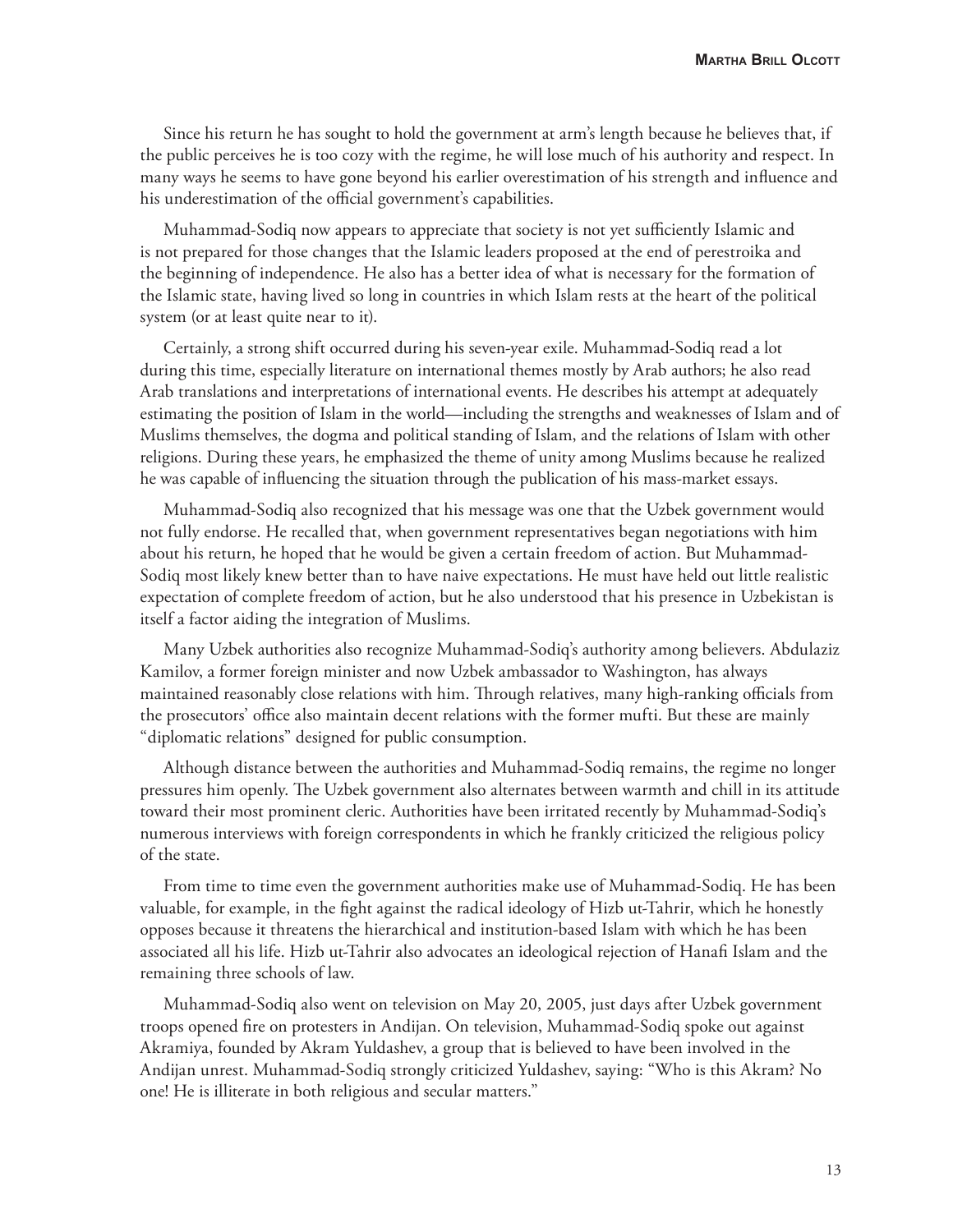Certainly Muhammad-Sodiq does have credibility among believers, which is useful for the regime to tap into—credibility that extends beyond Uzbekistan and Central Asia and into a broader Muslim community. Muhammad-Sodiq maintains this credibility with a great deal of forethought. He has chosen not to work in the government's agencies for religious control. Thus, no key posts have been offered to him. And, realizing his own international reputation, he would never accept anything less than a key post.

A regular critic of Uzbekistan's limited number of religious educational establishments, its declining numbers of mosques, and a state policy that is consciously designed to impede the spread of Islam, Muhammad-Sodiq cooperates with the state only when it suits his broader mission of bringing people back to the faith. His preferred "weapon" for doing this is a broadly based, largescale movement for improved Islamic education of the masses. For this reason he publishes in the vernacular of ordinary Muslims in order to raise their level of religious education.

Muhammad-Sodiq realizes that his international authority will rise when he presents himself to the Islamic world, secular Russia, and the secular West as an intermediary between Muslims and the representatives of other confessions. So far, he is playing this role brilliantly. He has been able to convince many diplomats, international figures, and politicians who work with Central Asia that he is a carrier of a peaceful and controlled Islam; thus, they can rely on him as an independent and influential figure. Muhammad-Sodiq does indeed represent the interests of the Muslims of Uzbekistan and a solid part of the region, but it should not be forgotten that he has his own interests, and he is quite calculating in his pursuit of respectable standing with the West and with Russia.

Thus, he quite readily accepts invitations to various events and conferences on topics like conflict resolution that are held in the United States, Europe, Russia, and other countries. He immediately left for Russia when, for example, a group of armed Chechens stormed the old Dubrovka theater and took hundreds hostage in October 2003; he intended to be on hand during negotiations with the terrorists. At the time he was not camera shy; he gave many interviews and seemed to enjoy the attention. Although he did not negotiate an end to the siege (special forces stormed the theater to end the standoff), he raised his authority another notch.

He subsequently said he had never believed the negotiations would be successful but—for the image of Russia's Muslims—it was necessary for him to be there and to try. He said that the armed hostage takers spoke to him politely, but their understanding of Islam was quite limited.

His most cherished ambition is not to be on television in Russia; it is instead to create an independent council of ulema in Uzbekistan that he would chair and then expand to a level covering all of Central Asia. Muhammad-Sodiq's most basic goal is political, not religious. It is to achieve peace among the Muslims in the country, the region, and the Muslim world in general—the convergence and unification of Muslims.

### **Supporters and Detractors of Muhammad-Sodiq**

Muhammad-Sodiq's main students and followers are composed of the members of the younger generation whom he taught in the late 1980s and early 1990s. These students, who were later sent to study in various centers in Arabic countries, include Ayub-khon Khamidov (a lecturer at the Highest Islamic Institute), Muzaffar Kamilov (the deputy rector in the state Institute of Oriental Studies), Azam-khon Kayumov (a lecturer at the state Institute of Oriental Studies), and Rahmatulla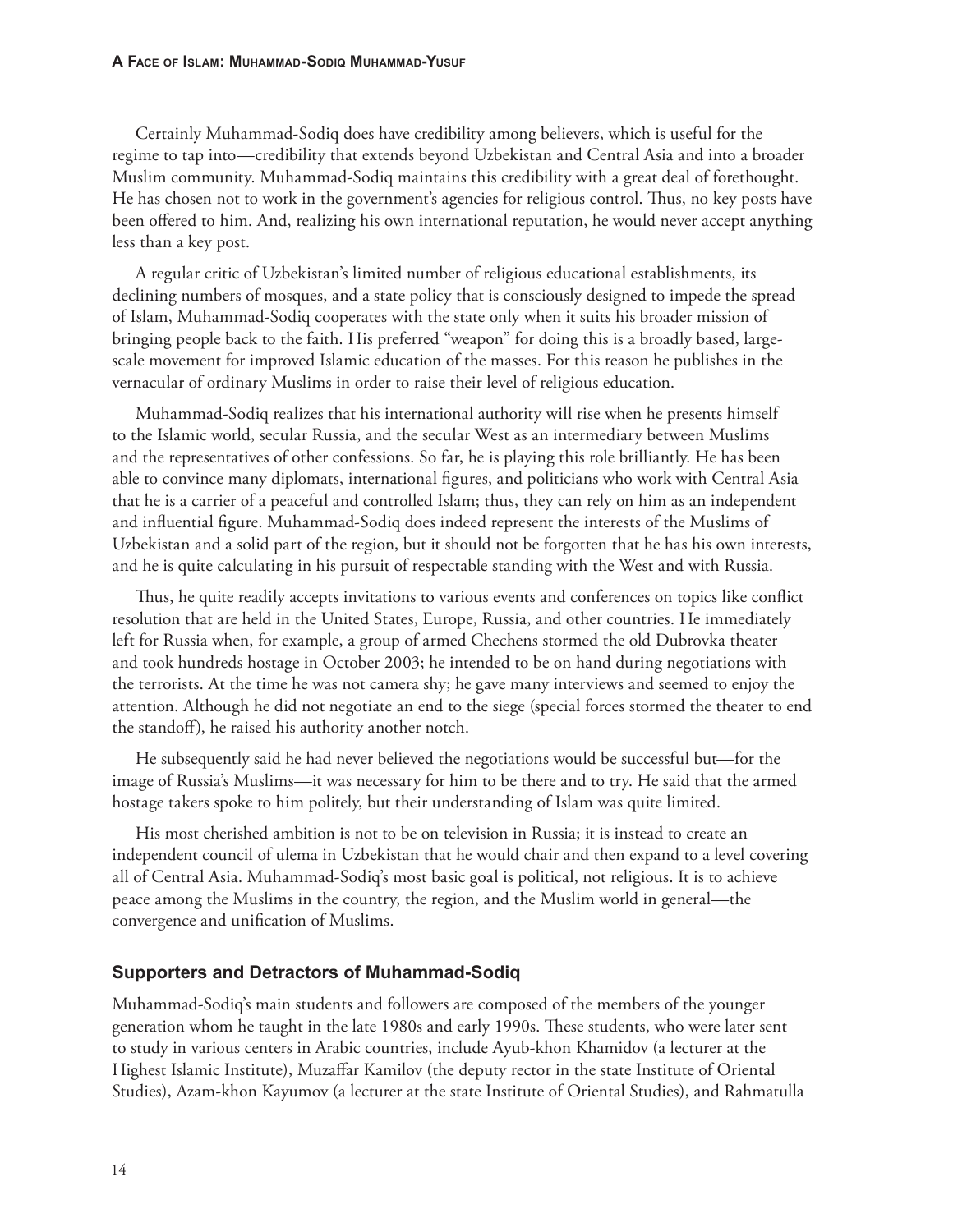qori (imam of a mosque in Tashkent and at the same time lecturer at the State Islam University in Tashkent) as well as many imams in Tashkent, Andijan, and elsewhere.

They are very often guests at his home, and almost all participate in the dissemination of his ideas and writings. He receives a dozen or more visitors daily, and they sometimes include officials who are close to the president but who are also sympathetic to Muhammad-Sodiq's ideas regarding religious problems. Many were his students.

Among his main rivals are Abdulatif Kasym Andijani, Muhammad-Sodiq Kasym Andijani, and some Tashkent ulema, but their level of authority in the international arena is significantly lower than Muhammad-Sodiq's. The main complaint of the conservatives is that Muhammad-Sodiq, while calling for peace, is consciously or unconsciously aiding the Wahhabis. Meanwhile, the "Wahhabis" are convinced that, on the contrary, Muhammad-Sodiq is too tied to the Hanafi conservatives.

In recent years, members of Hizb ut-Tahrir, Akramiya, and other such religious-political groups have also gone on the attack against Muhammad-Sodiq. Hizb ut-Tahrir even wrote him several letters—both open and private—with accusations that he, with all of his authority, should have "joined the struggle against Karimov's regime" and helped with its downfall. Muhammad-Sodiq does not respond to such attacks. He says, "They can read an answer in my essays on my site (www. Islam.uz) or in my books."

The majority of the faithful community regards Muhammad-Sodiq with respect, and his authority is growing, which is stimulating jealousy among Uzbekistan's official religious establishment.

## **Part Two: Major Works of Muhammad-Sodiq**

Muhammad-Sodiq is considered by many to be a great orator, but he prefers to convey his thoughts and ideas in writing. Thus, few recordings of his speeches are known. There is a known recording of his sermons from 1989 to 1993, and it is in them that we see quite radical positions and arguments, especially concerning the communists and "their henchmen." In the past few years, a few video recordings of his appearances have been made, often at weddings, private anniversaries, and other celebrations, including some in which my associates have participated. At these events he does not broach the subject of politics. At only one such appearance did he speak of the "harmful affairs of Hizb ut-Tahrir." He always closes with the same call for all Muslims to unite and advance their common cause.

He is the author of more than one hundred popular articles and more than forty books and brochures—a record among the theologians of Central Asia and the Caucasus. He is unquestionably the most prolific scholar in the region. His writings are immensely popular among Uzbek-speaking Muslims. Some fifty thousand copies of his most recent book, *Religion Is Edification,* were distributed, and the second edition is already in the works. In this book, and in his other recent publications, he styles himself as "Sheikh" Muhammad-Sodiq Muhammad-Yusuf.

In all of his books since 2002 he writes the following credo at the beginning, in the style of an Islamic movement that is seeking to transcend the divisions within the faith: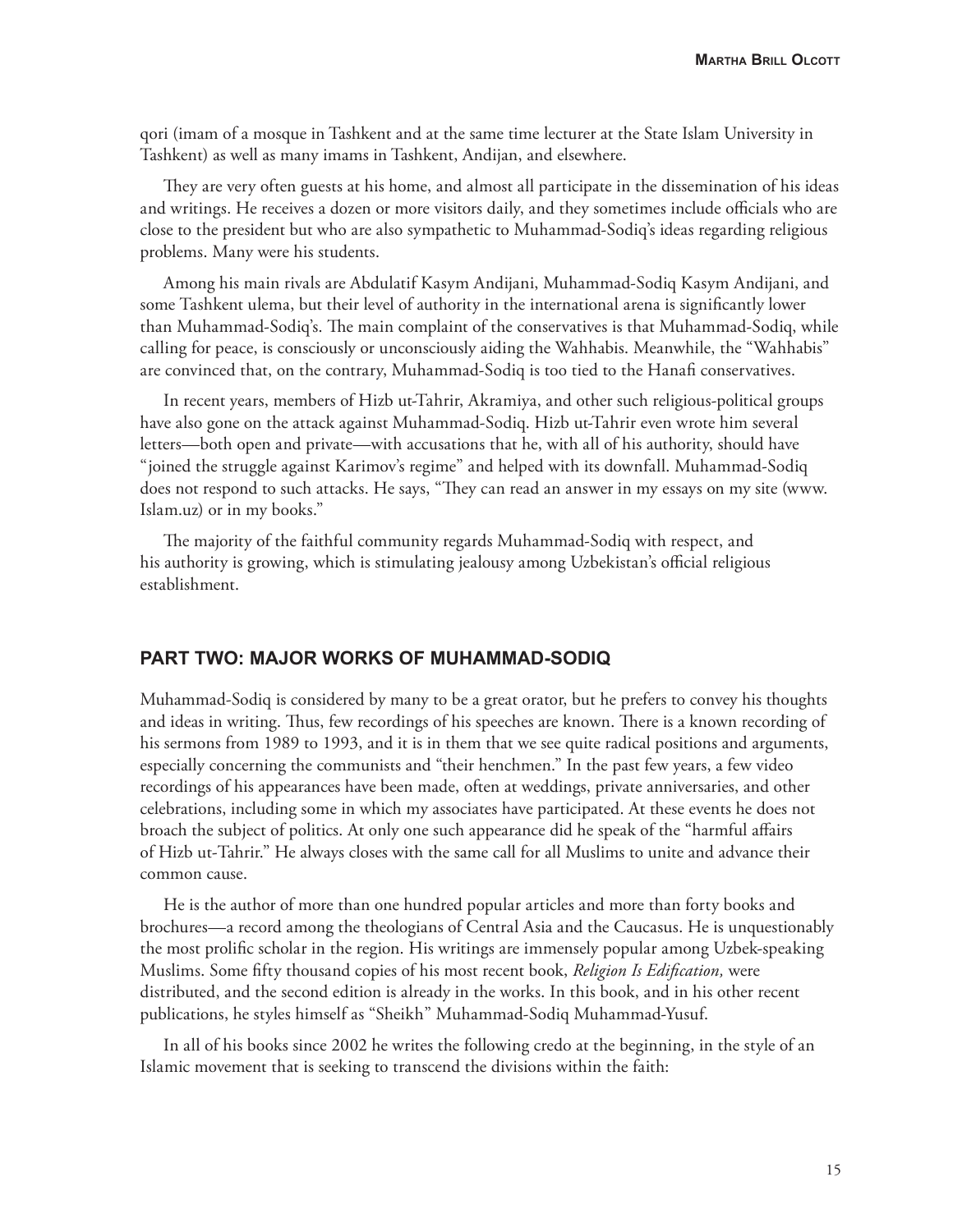Our motto: We aspire toward a true faith, toward a pure Islam, we desire to study the Koran and Sunna in order to follow them, and we want to spread the study of Islam. We want to follow the true Mujahids—the blessed ancestors [as-Salaf as-Salihun]; we want to spread toleration and brotherhood (of Muslims). We also want to eradicate religious illiteracy and to put a stop to our contradictions and splits, to purge our fanaticism, and our sinful affairs.

His main works include:

"Commentary on the Quran [Tafsir-i Hilal]" (2003);

*Hadiths and Life* [Hadis va hayot] (begun in 1995 in Osh; completed in 2000 in Tashkent);

"Islam and Democracy [Islom va demokratiya]" (1995, Osh);

"The Sunni Credo of Faith [Sunniy aqidalar]" (2004, Tashkent);

*The Essence of Contradictions* [Ikhtiloflar hakida] (1995, Osh; reissued in expanded form in 2000 in Tashkent); and

*Religion Is Edification* [Din Nasihatdir] (2005, Tashkent)

### **"Commentary on the Quran [Tafsir-i Hilal]"**

In keeping with Hanafi tradition, Muhammad-Sodiq rejects the literal, external interpretation of Quranic verses (*ayat*) and hadith; he carefully studies the historical context and the circumstances in which the particular verse was written or the hadith formulated. Thus, following in the tradition of classical *tafsir* writers such as at-Tabari and al-Baydawi, Muhammad-Sodiq also follows the contemporary or reformed style of Muslim exegesis.

He argues that, in the conditions of the contemporary world and given the development of civilization, the literal interpretation of *ayat* will not only repel youth from Islam but will send Muslims back to the Middle Ages. In Islamic studies, these methods are called historically causative.

At the same time, Muhammad-Sodiq believes that the commentator should not only directly interpret a particular verse and extrapolate its meaning to fit the contemporary situation but also carefully study the reasons behind the verse and the exact cause of why the verse was sent as well as compare the historical circumstances of these verses.

This is how, for example, Muhammad-Sodiq approaches the verses in the Quran about jihad. He writes that in the circumstances of the times in which they were written these verses were appropriate, but the invocation of jihad in today's world should be done not by individuals but by the decision of a council of ulema of the entire Islamic world.

### *Hadiths and Life* **[Hadis va hayot]**

Muhammad-Sodiq develops similar ideas regarding the hadiths in his treatise, *Hadiths and Life.* Here, along with a discussion of theological problems, Muhammad-Sodiq addresses the question of relationships of Muslims with others of different confessions as well as the status of Muslim communities in Islamic governments.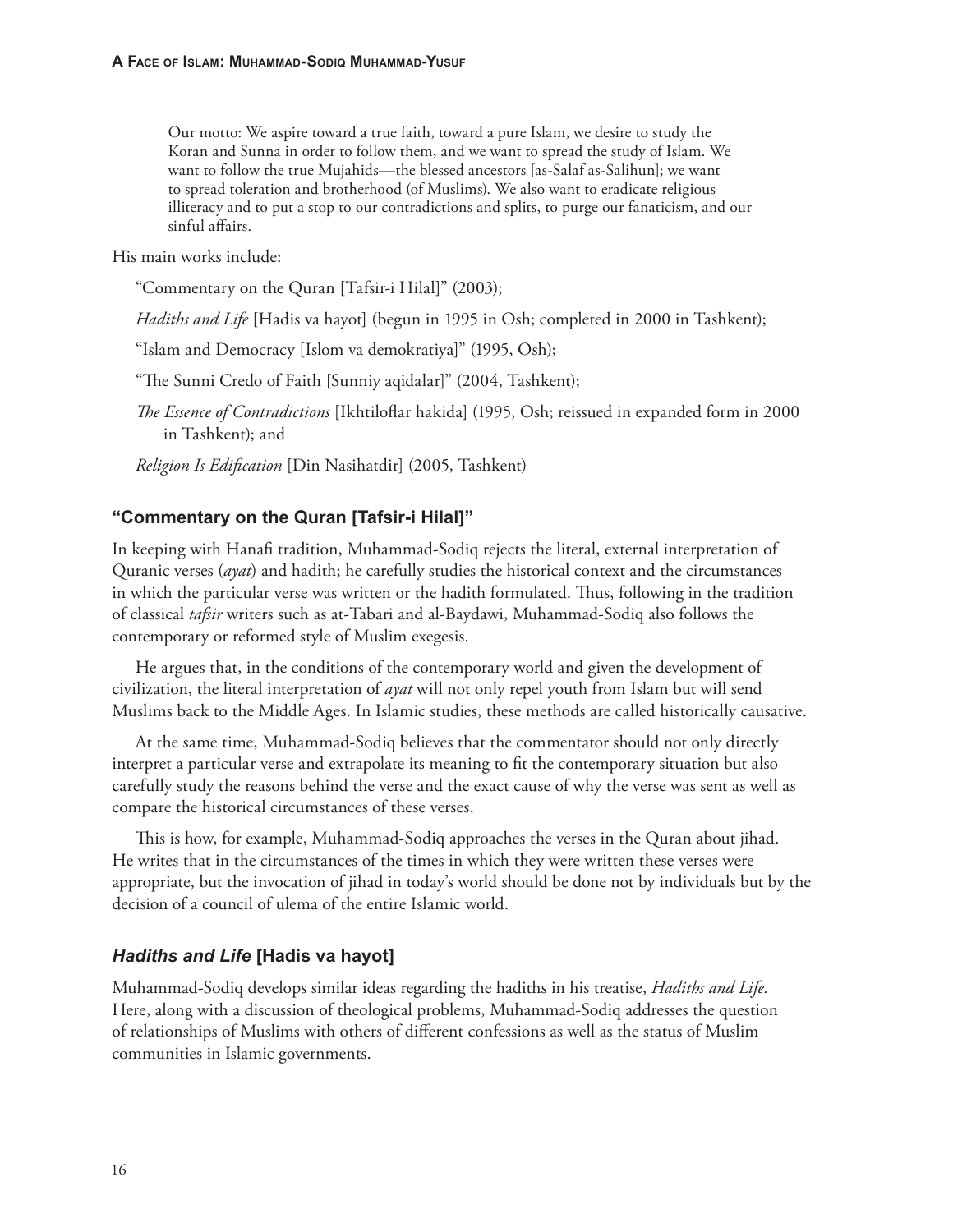In interpreting the well-known hadith of the Prophet—"The Muslims who live among polytheists are alien to me"—Muhammad-Sodiq demonstrates that this was said only in reference to the payment for the death of a group of *ashab* [companions of the Prophet] who died (at Hasam) during prayer.

The author adds that, in the past as well as in the present, Muslims have lived and will continue to live among members of different confessions, and they should look for ways to interact with them. Many positive examples of this interaction, he maintains, can be found in the Sunna.

Here, as in other essays, Muhammad-Sodiq similarly tries to explain to the reader that dogmatic variation in law and in ritual is a natural occurrence and that these variations should not be an object of disputes or protests. He maintains that the external disputes of the Sunni Muslims should not serve as the basis of jurisprudence among Muslims.

For this reason Muhammad-Sodiq opposes political parties in Islam, as he sees them as fueling schisms within Islam. Similarly, he decries neo-Islam as an unacceptable product of the Western systems. He also actively opposes groups such as Hizb ut-Tahrir and Akramiya.

Islam does not contradict some of the pillars of democracy as they are understood in the West, he says, but Islam does offer an interpretation of democracy well suited to the religious life of Muslims. No "foreign" or alien view of democracy should be forced upon Muslims, he argues.

### *Religion Is Edification* **[Din Nasihatdir]**

This book was published by a government-owned press that prints nothing without special permission. Sheik Minavarov, the Committee for Religious Affairs, and the Muslim Spiritual Directorate of Uzbekistan officially authorized the book's publication through recommendation letter no. 127.

The title is a quotation from a well-known hadith, and Muhammad-Sodiq declared at the beginning:

Our slogan: we are striving for true faith, pure Islam … we want to spread the teachings of Islam … we want to promote tolerance and Muslim brotherhood. We also want to destroy religious illiteracy, heal our internal divisions, destroy fanaticism, and cease our sinful deeds.

It is not a secret that very abominable events, wars and conflicts are taking place throughout the world. And we know well that there are some aspects related to Muslims as well. We also know that different people do much to stop these conflicts. To reach this noble goal many actions are being taken to promote a dialogue of religions, civilizations, different cultures, regions and countries. And there are already some fruits of this dialogue.

The Islamic world, an inseparable part of the whole world, has suffered most from these troubling world events. Energetic work is being done to stop conflicts, to correct past mistakes. The Islamic world condemns the mistakes of those who step outside religious boundaries—those who are too militaristic, those who set out with arms. But it is not enough for the Muslims to condemn these events. The calls have been made for Muslims to establish an internal dialogue, to do away with internal contradictions, and to find a correct solution to problems together.

The text continues with a description of how Muslims in Central Asian regions have these same problems; and Muhammad-Sodiq adds that as many people as possible should participate in the process of reconciliation.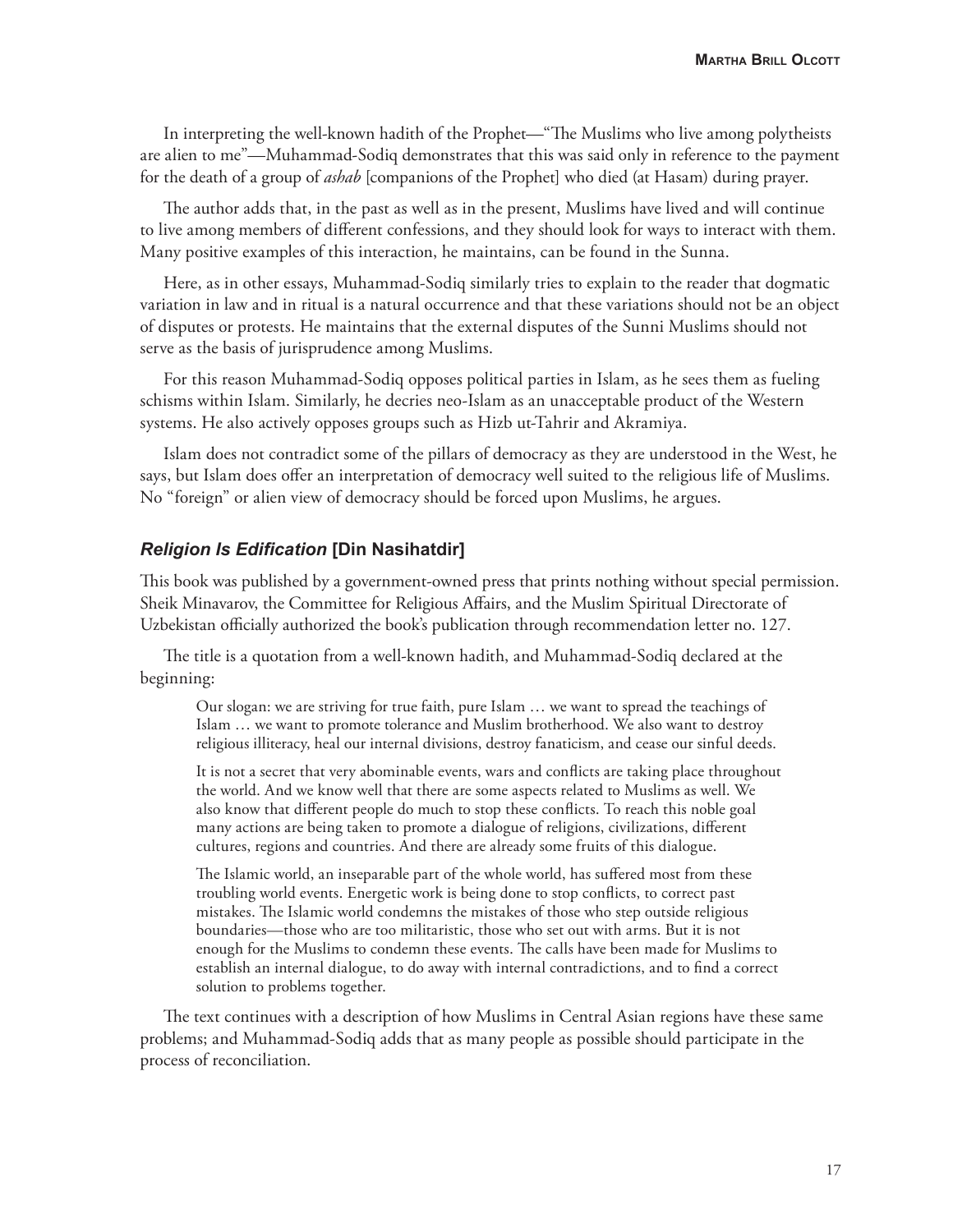#### **A Face of Islam: Muhammad-Sodiq Muhammad-Yusuf**

Muhammad-Sodiq writes that he was not always so active in reconciling Muslims in the region because he was busy doing other things. Recently, however, he decided that the task of unification would be his life's work and legacy, and many Muslims from feuding groups sought his insight.

He then writes that this book is dedicated to making sense of the thorny issues he has grappled with for years, with the hope of resolving and reconciling them. Regarding these issues, he feels responsible before Allah. According to the stipulations of faith, he should not and cannot hide his knowledge from others.

Muhammad-Sodiq writes of the mission of prophets, specifically those who were contemporaries of Muhammad, at the time when the verses of the Quran were sent by Allah forbidding internal strife and polytheism.

One should not overwhelm newcomers to the religion, he argues. Instead, one should explain all stipulations and requirements in simple form. This is the only way for Muslims to promote Islam throughout the world.

In the chapter, "Faithfulness to the Precepts of Allah," Muhammad-Sodiq explains several hadiths that require believers to beware of spreading information that could be harmful to the unity of a community. He cautions that "enemies of Islam try to exploit contradictions and splits among Muslims," echoing the age-old boilerplate phobia of elusive external enemies, which tragically distracts attention from the fact that Muslims are their own worst enemy.

Muhammad-Sodiq then spends four short chapters summarizing the period of the rule of the first four caliphs. His point is that many contradictions among Muslims during those early caliphates were overcome thanks to decisive actions, many of them military. The author again attributes the killings of two caliphs (Usman and Ali) to the "enemies of Islam" who triumph because Muslims had abandoned the covenants of Allah and the Prophet.

Muhammad-Sodiq then considers the issue of defining what constitutes a Muslim apostate, one who has left the religion. He says that an apostate is one who allows, or causes, fractures within the community to fester.

In the chapter, "Growing Problems and Internal Conspiracies [*fitna*] among Muslims," Muhammad-Sodiq observes that the number of conspiracies and problems among Muslims has grown recently:

The number of organizations, movements, and parties that include such religious terms as "Faith," "Islam," "Jihad," and "Grace" in their names has grown recently. The names and charters of these parties and movements are different, but the goal is the same—to obtain influence, using Islam as a cover.

These organizations weaken Islam and the authority of Islamic scholars, or ulema, he says. Muhammad-Sodiq then quotes the respected Arab theologian Muhammad Said Ramadan al-Buti on the issue of "new Islam" that is appearing in our time:

This is not the religion sent by Allah. This is a religion that comes from the heads and ideas of some people. This religion contradicts Islamic norms and Sharia. . . . Today we are witnesses to events in the Islamic world that are the result of these "new messengers [of Allah]." It was not always this way. They want their Islam to replace the Islam we knew before and the Islam that was sent to us by Allah. . . . They claim that their Islam is based on *fiqh* [Islamic jurisprudence]. But it is not so. . . . Killing Muslims, they claim, through acts of suicide in planes full of innocent people is a dictate of Sharia.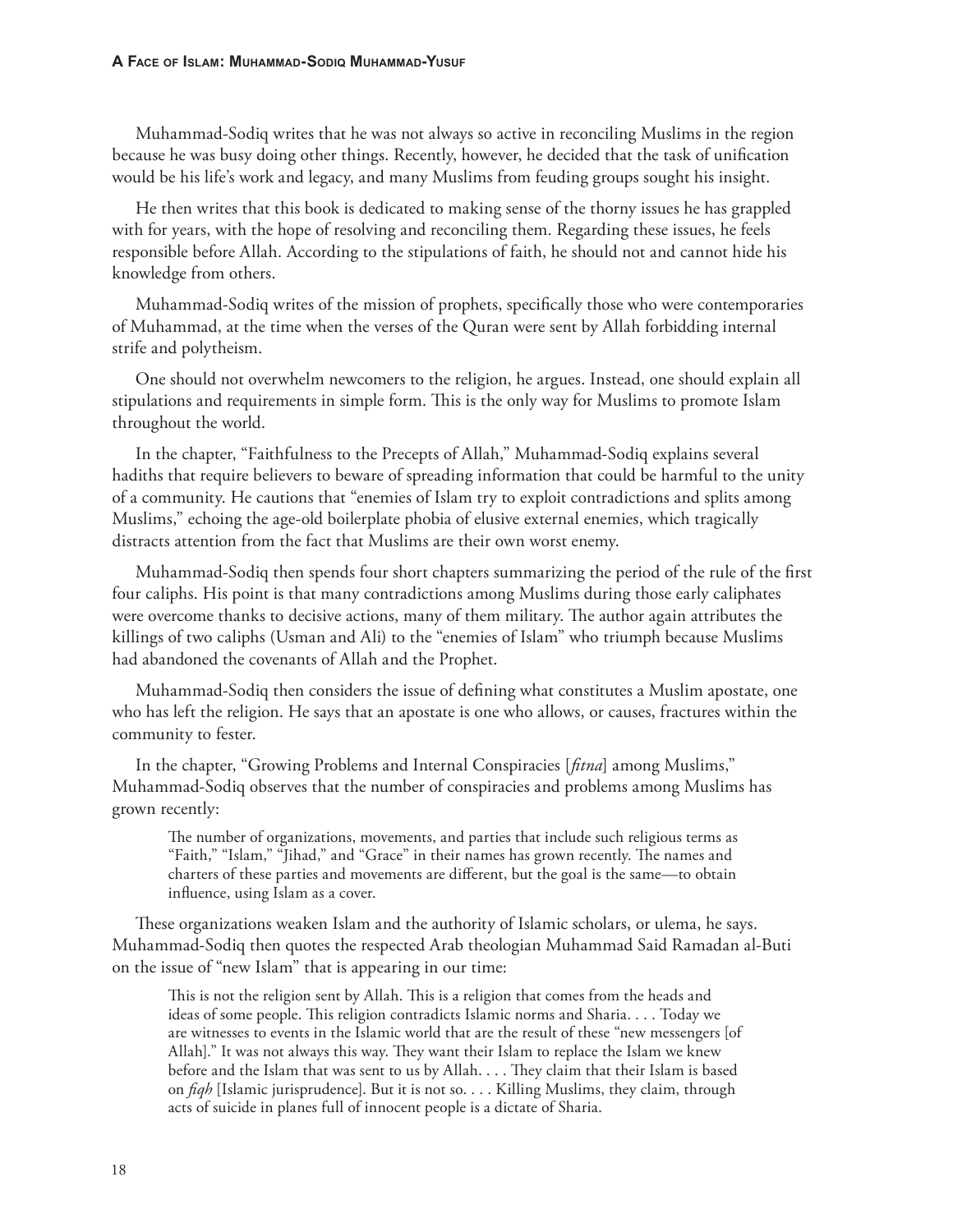Muhammad-Sodiq writes that he could provide hundreds of such quotes, but he limits himself to the statement that this new Islam, having laid the foundation for direct contradictions, has brought much grief to Muslims and has caused irreparable damage to Islam itself.

In the chapter, "The Situation in Our Region," Muhammad-Sodiq contemplates the Islamization of the lands of Central Asia, and he discusses some famous theologians of the region, including al-Bukhari and al-Termizi. He addresses the period of colonization, and especially the Bolshevik regime, as a period when Islam incurred irreparable damage. He illustrates his statements by using the actions of Rano Abdullayeva, who was the secretary for ideology of the Communist Party of Uzbekistan. She ordered, for example, the reburial in a different location of the body of a pilgrim to Mecca, someone who had completed hajj.

In the current period of independence, he praises the new attitude toward religion. Yet the return to religion has not been without problems: the lack of educated theologians, theologians' excessive conservatism in small communities, and the activity of foreign emissaries of neo-Islam—in other words, religious-political parties from Muslim countries.

Because many people, especially young people, were "longing for Islam," foreign emissaries took advantage of their longing to instill the ideas of neo-Islam. This created many contradictions within Islamic communities on a local level because many Muslims did not understand the situation and could not tolerate the emissaries.

In the chapter, "Hizb ut-Tahrir," Muhammad-Sodiq borrows from prominent reference books published in Arab countries his arguments against the position of the groups promoting the new Islam; however, he almost never provides citations. He also refers to Hizb ut-Tahrir literature, but again he borrows most of his quotes from Arab reference books, which were traditionally compiled.

Muhammad-Sodiq provides a short description of Hizb ut-Tahrir and its first leaders, and he follows with a dry recitation of Hizb ut-Tahrir's political doctrines and attitudes toward issues of *fiqh,* or Islamic jurisprudence, straight from the reference books. He then refutes the positions he lays out, adding his own arguments. He finds it curious to say, for example, that Hizb ut-Tahrir, a party outlawed in almost all Muslim countries, finds refuge in London. "This makes one wonder," he writes.<sup>12</sup>

He emphasizes that Hizb ut-Tahrir holds two positions that are at odds with mainstream Islam, and he cites this as proof that the group has left the faith: he says that Hizb ut-Tahrir wrongly denies that on Judgment Day, first, there will be suffering and, second, that the Messiah will appear in the forms of Jesus Christ and the False Messiah. Muhammad-Sodiq cites the Quran and Sunna to prove that these beliefs are in fact firmly rooted in Islamic dogma.

Further, he accuses Hizb ut-Tahrir of excessive rationalism, of "excessive belief in [the members'] own intellect, rather than belief in Allah." Such beliefs, he says, contradict Islam:

Hizb ut-Tahrir claims that an unbeliever can be head of an Islamic state.<sup>13</sup> This means that an unfaithful caliph could rule the caliphate. This raises suspicions of the present status of Hizb ut-Tahrir in some countries. It is possible that there are unbelievers among current, carefully concealed leadership. It looks like this fatwa is given by Hizb ut-Tahrir to satisfy these unbelievers. In the Islamic world, nobody ever gave such a fatwa.<sup>14</sup>

Hizb ut-Tahrir doctrine claims that an Islamic state can pay *jizya* [concession that nonbelievers living in an Islamic state must pay if they decide not to adopt Islam] to a state of unbelievers. This completely contradicts the directions of Allah. This fatwa is an actual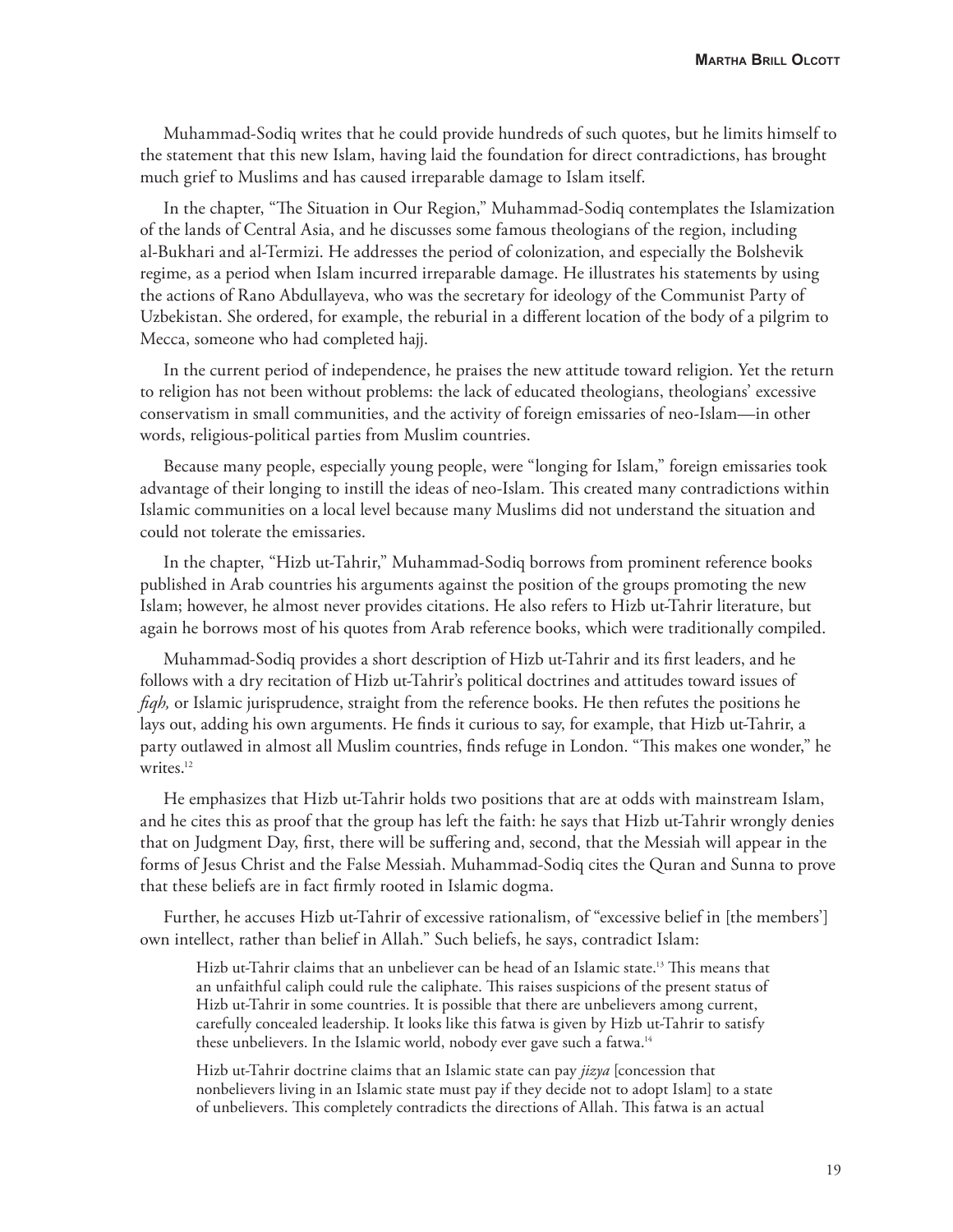continuation of the previous, and apparently reflects the secret goals of the Hizb ut-Tahrir leadership, and it is aimed at deceiving Muslims.

Hizb ut-Tahrir doctrine also claims that it is permitted to fight under a flag of a state of unbelievers, if that state is at war with another state, and if this meets the interests of Muslims. I wonder what simple members of Hizb ut-Tahrir would say, those members, who blame all states of "unbelievers" for everything? These states are not ruled by unbelievers, they do not pay *jizya* to unbelievers, and they do not say that you could and should fight for the interests of a state of unbelievers.

Muhammad-Sodiq is especially angered by Hizb ut-Tahrir's promotion of jihad and martyrdom as *shahid* (martyrs) through suicide, although he makes very few theological arguments. Instead, he favors emotional arguments:

Hizb ut-Tahrir calls not to be afraid of death and to sacrifice oneself "on the path of Allah" by all possible means, including suicide. However, when it comes to them, they do their deeds undercover. . . . So, why don't they want to make their names known? Why do they want to stay alive, while they are prepared to send their ordinary members to death? Why do they call on their followers to conduct their propaganda openly, while they are in hiding? They say to their followers: "Go and kill yourself for Allah's sake! Then you will become *shahid.*" So, why don't they want to do it themselves?

Muhammad-Sodiq writes that Hizb ut-Tahrir exploits most Muslims' pervasive ignorance of the complete Sharia. Instead, Hizb ut-Tahrir invents stories, ostensibly true, such as the tale of a certain man by the name of Abd al-Karim who arrives in Tashkent and discovers that, although people in Arab countries long ago ceased to believe in the possibility of a unified caliphate, in Central Asia conditions are prime for realizing this idea.

Muhammad-Sodiq writes that these legends appear because people are too simple and naive to question them; he bemoans ordinary people's inability to see things for what they are:

These legends continue to be created throughout the whole Muslim world. This one recently appeared, given the events in Iraq: Muslims, led by Saddam Hussein, will overcome Americans and declare a Muslim caliphate, and soon the whole world will become ours. Nobody thinks.

Muhammad-Sodiq writes contemptuously:

. . . Saddam Hussein was the most prominent enemy of Islam, he killed ulema like sheep, and he harshly suppressed any Islamic parties. He himself was head of an atheistic state, and everybody knows that well.

Muhammad-Sodiq notes that Hizb ut-Tahrir claims to be alone among Muslims in calling for *dawat* [roughly, evangelical Islam] although the group understands *dawat* as political rather than religious propaganda. How, Muhammad-Sodiq wonders can Hizb ut-Tahrir call for the spread of Islam without a solid understanding of the basic tenets of Islam?

In the chapters, "Who Is to Blame?" and "What Is to Be Done?" Muhammad-Sodiq offers a kind of homage to Nikolai Chernyshevsky, the Russian intellectual who posed the questions in *What Is to Be Done?* in the tendentious years before the Bolshevik revolution.

Muhammad-Sodiq answers the first question as to how the current crisis occurred, saying that he as well as all Muslims are themselves to blame and that local Muslims should think critically and carefully about what is offered to them as "the truth."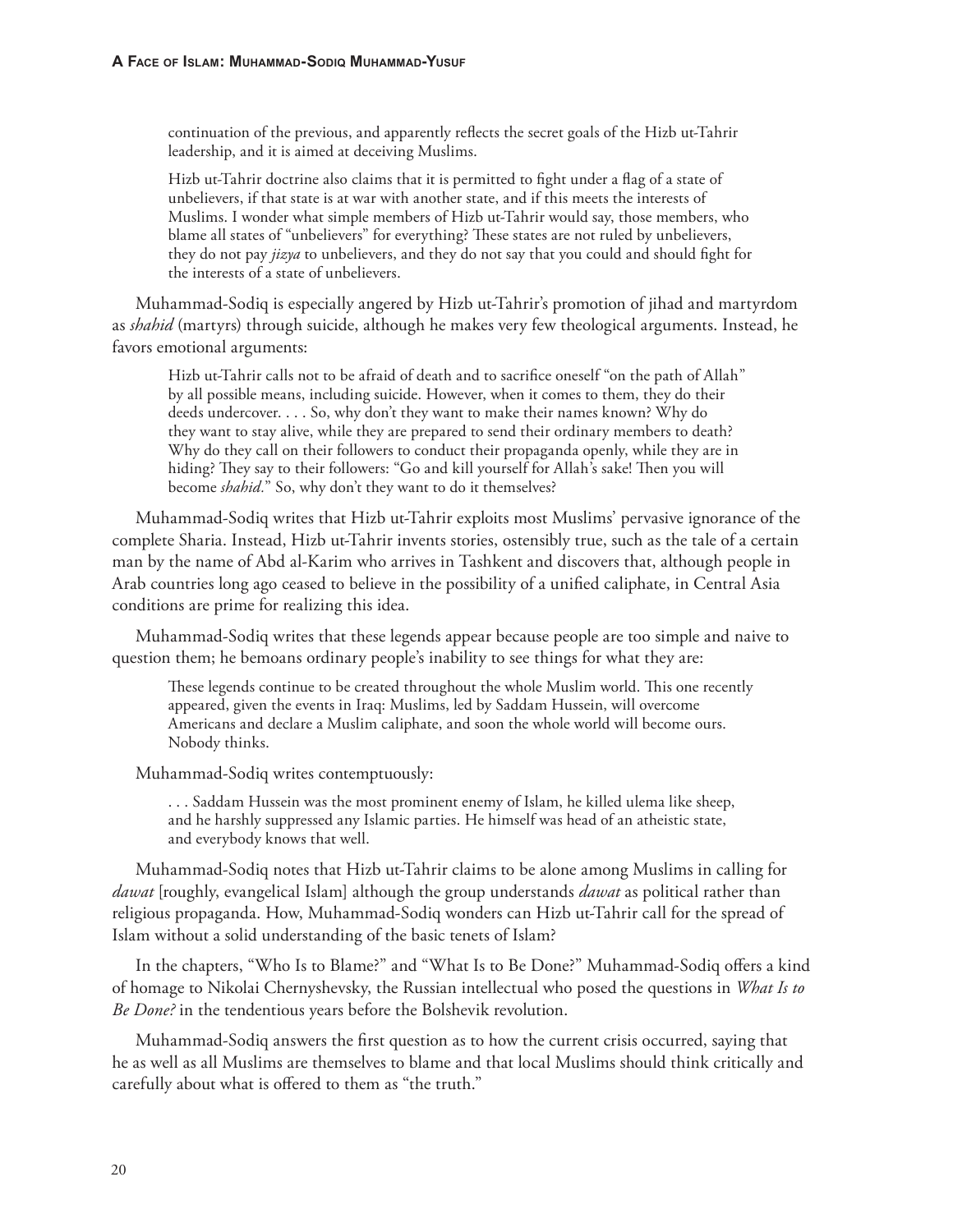He similarly says that responsibility for the hideous events of the recent past lies with all Muslims—more with some, less with others. Lessons should be taken from past suffering, not least because the correction of mistakes is a requirement of Sharia.

Muhammad-Sodiq cites the book, *Jami' bayani-l-'ilm va fadlihi,* published in Beirut in 1998 by the Arabic theologian, Imam Ibn 'Abd al-Barr, and writes that common believers should follow the advice of their ulema when in doubt. Muhammad-Sodiq states that societies must place great importance on cultivating and educating truly wise ulema, and he uses himself as an example, a point he makes obliquely:

Only those ulema can become true examples for us who have mastered the knowledge of Allah, who follow it, and themselves serve as an example of genuine faith and moderation. They can lead a society down the correct path and preserve its unity. And unity is a very important factor.… Therefore we should try to train such ulema whom people will follow and who will strictly adhere to their positions.… In a society where there are no such ulema or where they are inactive, various other foreign communities or parties will certainly appear. Moreover, we should study the state of religious affairs in the society and provide conditions for correct development.

Muhammad-Sodiq clearly strives to show that he has a clear sense of how to improve the religious situation in Uzbekistan and that he personally is in a position to determine how things should be done. Through these excerpts, one can see Muhammad-Sodiq trying to demonstrate that he is prepared to cooperate with the government of Islam Karimov, although because of Karimov's rather inflexible positions and views, sweeping goals, and allegedly power-hungry character, such cooperation would likely benefit Muhammad-Sodiq, not the government.

Muhammad-Sodiq's fundamental goal is the gradual but full Islamization of Uzbek society. For him, the spread of Islam cannot begin with explaining to people complicated questions of religion and its requirements. One should first study the state of a society and its receptivity to religion, and then one should conduct the spread of Islam gradually. This keeps from putting people in difficult situations.

This formulation mirrors the concept of jihad, except that jihad calls for controlling a certain territory first, then imposing Islam. Mohammad-Sodiq's formulation sees territorial gains coming hand-in-hand with the spread of religion.

Muhammad-Sodiq prescribes certain rules for the spread of Islam:

- One should keep order and peace and accept necessary compromise.
- One should not deviate from the precepts of Islam, which requires the regular close reading of Islamic scholars' work.
- One should reject formulaic assistance from abroad.

In the final chapter, "Good News [Yakhshilil bashorati]," Muhammad-Sodiq offers a hymn to himself. He writes that when he was forced to leave his motherland he came back occasionally and learned that many Muslims had come to his house, asking him to return:

As my wife told me, after the conversations I had with many people during my brief visits home, many people had experienced positive change. Gradually, the number of meetings and conversations increased and issues of various new religious groups, parties, and associations were raised for discussion.… Sometimes parents brought their children to be shown a true path. Sometimes Muslims addressed me with bureaucratic problems they could not resolve. Scholars, too, started coming to me.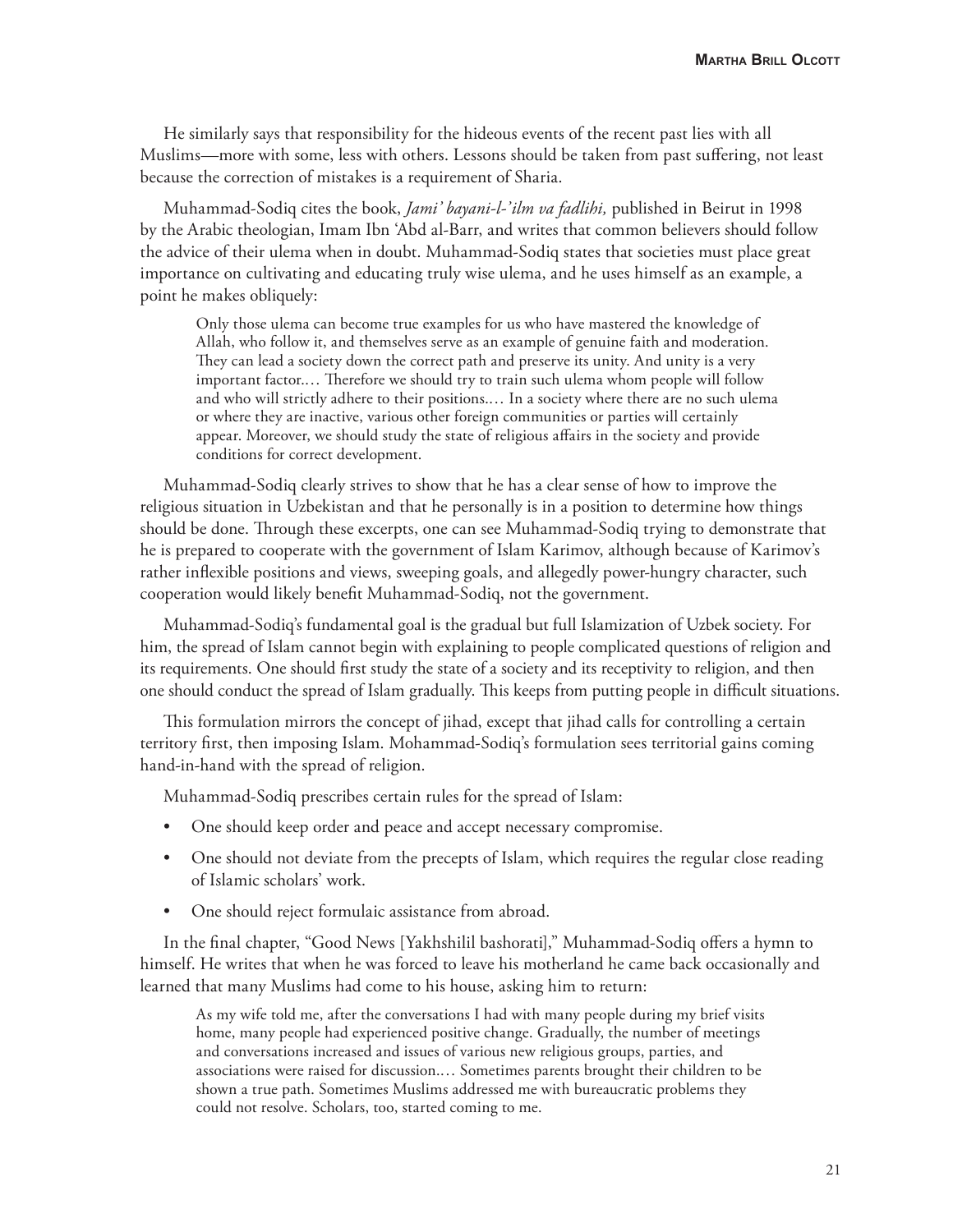He recalls how a group of imams from Samarkand asked him in one such session why educated people join uneducated groups. Muhammad-Sodiq writes that he responded that young people's education lacks structure. It is not based on thorough, sophisticated study of religious texts. Without deep, full knowledge, those who are educated are in fact not educated at all, and they frequently become victims of propaganda:

I heard especially many positive responses to my book, *Hadiths and Life.* For many it was news. Some people who read this book declared that they were leaving parties, various groups. And although this book did not have a word on various groups and parties, it had the right influence on people, and we realized how strong people's quest for true knowledge is. And therefore, our ulema should speak of our religion in simple and accessible language.

Then we published a book on contradictions [*The Essence of Contradictions* (Ikhtiloflar hakida)]. This small book became a subject of big debate and discussion. There were people who enjoyed it, people who criticized it without reading it, and those who begged not to read it. There were even people who were indifferent. However, thanks to Allah, the majority enjoyed it.

Muhammad-Sodiq then recounts that a fan called him at home to say that, if his book had been read earlier, the 1999 Tashkent bombings would not have taken place, an observation offered in ironic jest.

He also writes that someone who did not like *The Essence of Contradictions* left a couple of leaflets at his gate. The leaflets said that, instead of mutual understanding, this book only increased the sense of internal contradictions among Muslims, and that, in reality, ulema themselves cause these contradictions. Muhammad-Sodiq told some ulema about these leaflets. They responded that this was partly true, that the book did cause some contradictions, but only among adversaries—the Wahhabis—as they consider only themselves to be true Muslims.

Muhammad-Sodiq also claims that arrested members of Hizb ut-Tahrir were given this book to read. They then repented and came back to local Hanafis.

In the conclusion, Muhammad-Sodiq argues that every Muslim should remain with the Sunni *mazhab,* or theological-juridical school, and he speaks of advantages of the local *murid* school of the Hanafi tradition: "Many other ulema came from our region. Among them is the famous imam an-Nasafi, who wrote the book, *Al-Aka'id an-Nasafi.* Another famous scholar Taftazani, who wrote the commentary to an-Nasafi's work.… In studies of our religion we should follow the ideas of our blessed ancestors." Here he means the Hanafi school of thought.

Muhammad-Sodiq closes the book with the following invocations:

Ulema should be respected and followed. Special attention should be given to the upbringing of children. Beware of becoming members of different groups and parties. Strengthen peaceful coexistence between people. Serve your motherland and people.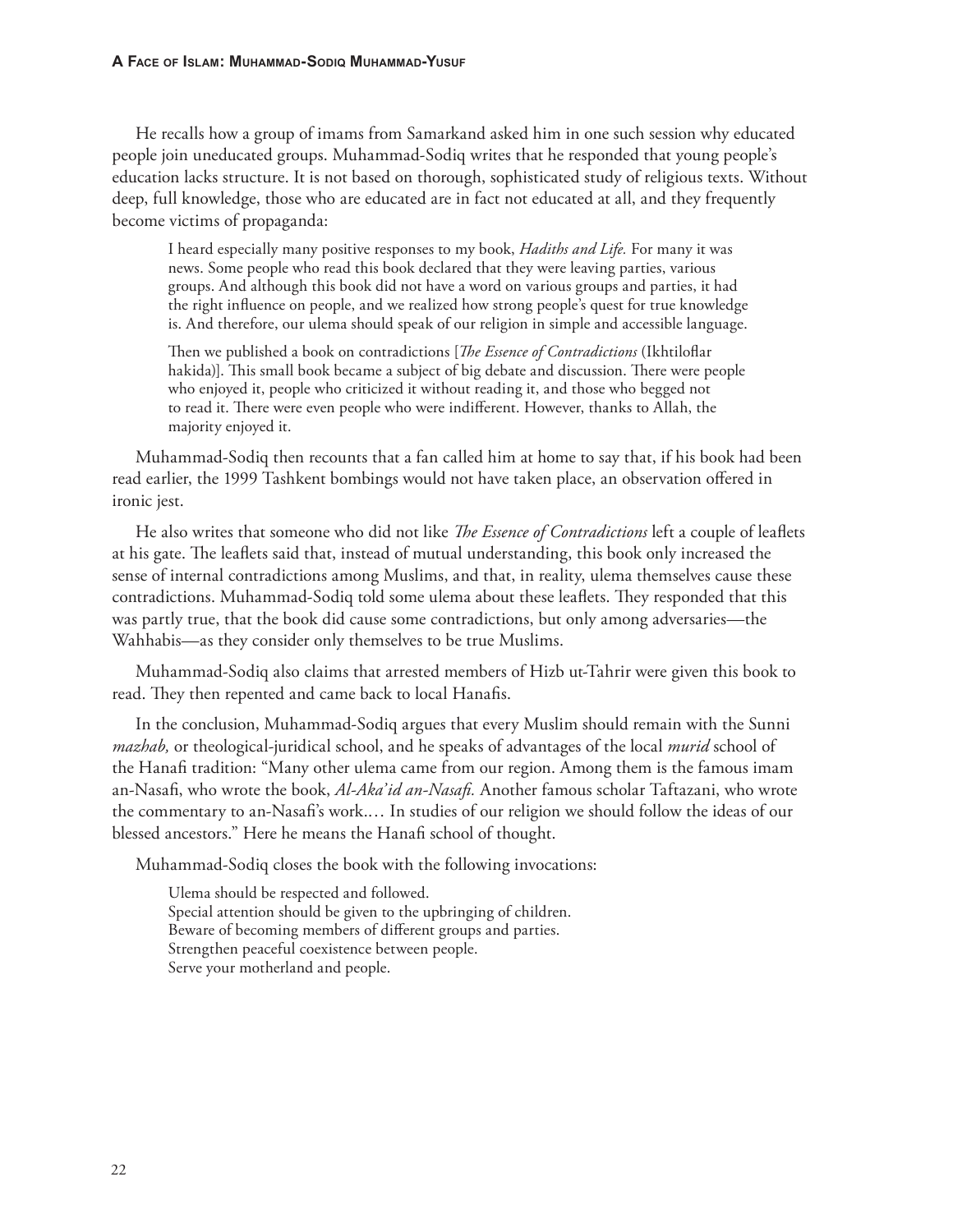### **Part Three: Political Agenda of Muhammad-Sodiq**

One of the major questions facing Uzbekistan is what role to accord Islam in this secular state, as the country's current rulers believe that the state must determine the role of religion in society. Muhammad-Sodiq would like to see this relationship changed. But as the following section details, he is opposed to direct confrontation with the state, favoring an evolutionary approach in which a society replete with believers expects the state to reflect its will.

### **Is Muhammad-Sodiq a Moderate?**

Muhammad-Sodiq enjoys particular respect for his theological literacy and erudition; he is an intellectual who constantly strives to improve himself. He is well-read and actively seeks to read important contemporary works in many languages. He reads secular literature—mostly periodicals on politics, history, philosophy, and oriental studies—in their Russian or Arabic translations. He knows some German and has studied English, but my Uzbek colleagues are not aware that he reads in these languages. Their perception is that Muhammad-Sodiq reads translations or summaries of Western-language literature for its possible use in conversations or disputes with the secular elite.

One colleague describes being present at numerous meetings between Muhammad-Sodiq and foreign delegations, where the Uzbek cleric sought to "flash his erudition" by casually citing the most recent article on politics or religion in the visitors' home countries. Such displays have the capacity to impress.

One American scholar was reportedly stunned to hear Muhammad-Sodiq say that he was familiar with Samuel Huntington and the clash of civilizations; Muhammad-Sodiq added that in his opinion such a clash can occur only if politicians are in error. Only after the American visitor left did it become clear that Muhammad-Sodiq had not read Huntington's work but instead had read several articles in Arabic about it. His secular erudition is, it seems, predominantly secondary.

Certainly his aim during audiences with Westerners is to use the rhetoric of the "peaceful nature of Islam, its natural tolerance." This is also his strategy during meetings with Uzbek officials. During such meetings, he uses the entire discourse, with its ever ready clichés about Islam acknowledging Old Testament prophets and Jesus as legitimate envoys of God. Such references are consistent with Muhammad-Sodiq's self-image as theologian and politician. He understands that his authority as a politician depends on his authority as a theologian.

There is no question that Muhammad-Sodiq is not simply a politician; he is an Islamic politician who tries to express the position of Muslims. His purpose is the ideological, theological, and political strengthening of Muslims, and he views the advancement of his own personal ambitions as consistent with this.

He does not sanction the use of violence to attain this goal. He said once, purportedly with great sincerity, that violence and terrorism only discredit Islam. This religion, he argued, has adequate appeal to "conquer the world without violence and weapons." He is confident—during discussions among his close circle, at least—that in the distant future Islam will become the only religion in the world.

Muhammad-Sodiq's theological-political views are between conservatism and the so-called conservative modernism. As an adherent of contemporary Syrian theologian Muhammad Said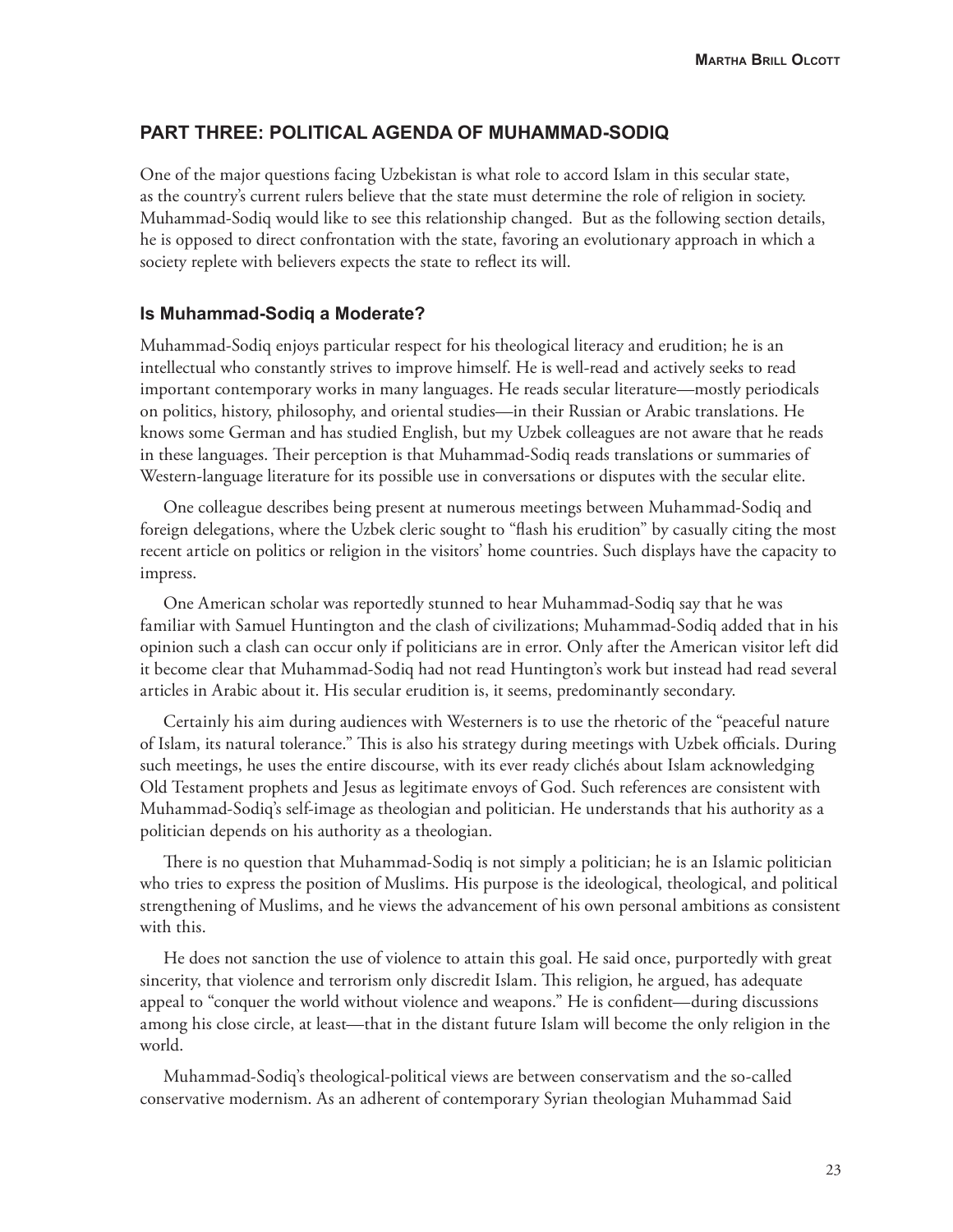Ramadan al-Buti, whom he often cites, Muhammad-Sodiq speaks against the division of Islam into political parties and movements. He argues that this contributes to the dispersion of Islam's intellectual and physical forces and interferes with real unification and rapprochement of Muslim states. He fears that the "conditions for a political union of Muslim countries are disappearing before new forms of colonization of the Muslims."

Both Muhammad-Sodiq and al-Buti speak in favor of Muslims' rapprochement and unification among all Sunnis.15

In conversations, Muhammad-Sodiq's conservative modernist views show a remarkable similarity to those of Jamal ad-Dina Afghani (who died in 1898) although Muhammad-Sodiq denies any external influence on his thinking except for books about Islam. In his answer to a question of whether he had read Afghani's book, *Refutation of Materialists,* Muhammad-Sodiq said that he had indeed read it and completely agreed with Afghani.

Muhammad-Sodiq also agreed that Muslims must embrace technical progress and master technical knowledge. This means they must be more open to the West but also preserve their religion, values, and ways of life.

When asked how he disagreed with Afghani, Muhammad-Sodiq said he disagreed in many ways but, in particular, with what he perceives to be Afghani's rejection of Sunna. Moreover, Muhammad-Sodiq says, Afghani's ideals of parliamentary government and secular constitutionalism are borrowed from the British.<sup>16</sup> Muhammad-Sodiq believes that Afghani was shaped by orientalists, whom he does not like. To a considerable degree, Muhammad-Sodiq shares the opinion of Edward Said, whose book, *Orientalism,* Muhammad-Sodiq read in an Arabic translation.

Muhammad-Sodiq would like to see a return of the Muslim caliphate, which he believes is the ideal political structure, but he realizes it cannot be restored now because of the internal strife within Muslim societies.17 Muhammad-Sodiq understands the present political and economic state of Islamic countries. He sensibly evaluates Muslims' real potential for technical progress and influence over international policy.

In Muhammad-Sodiq's view, Muslims should preserve the image of Islam as a peaceful religion, strengthen traditional Islam, and unify around the idea of Sunni unity. He argues that Muslims must increase their knowledge of religion and religious traditions—this is their first obligation—but they should also master the secular sciences. Only on this basis, Muhammad-Sodiq believes, is there a chance to preserve and strengthen the Muslim community (*umma*) spiritually, politically, and ideologically. But this can occur only if internal divisions within the community are healed. Thus, he objects to Islam using religious political parties or movements, which in his mind serve to divide and weaken Muslims.

It is not clear whether he would reverse himself on the question of political parties and movements if legal systems in the Muslim world changed, making Muslim political parties legal rather than illegal formations. Muhammad-Sodiq seems to understand that it is absolutely necessary to adapt to the contemporary political realities in the world and inside Islamic countries, but he sees this adaptation within a conservative framework.

In his book *The Essence of Contradictions* [Ikhtiloflar hakida], he writes that there is no need to "change Islam and its religious traditions" in order to change and adapt to the realities of the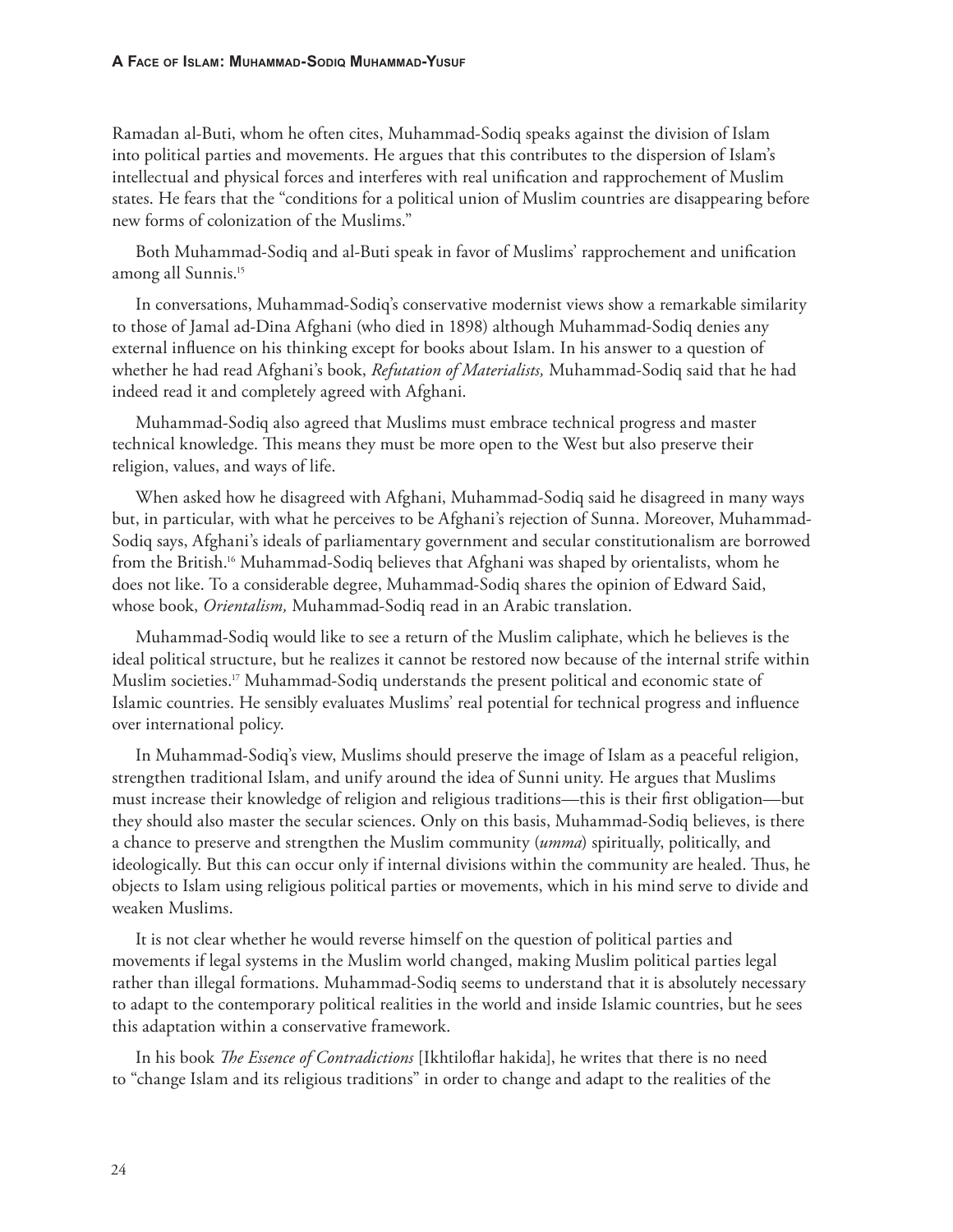modern world; it is only necessary to more effectively use the tool of fatwa. This is why he embodies conservative modernism.

#### **Muhammad-Sodiq and Islamic Unification**

For Muhammad-Sodiq, the biggest problem is the unification of Muslims, both dogmatically and politically, within the confines of traditional Hanafi conservative discourse and in a way that allows him to reach out to the Hanafi Wahhabis in Uzbekistan.<sup>18</sup> He, along with many other members of the theological unification movement, is certain that if such unification occurs Muslims' international and economic problems will find new sources for solution. Only then will Muslims be successful at resisting neocolonialism and the "pernicious influence of the West."

Muhammad-Sodiq is not the originator of the idea of Islamic unification; he is simply Central Asia's most recent and most prominent advocate. The drive for religious unification originated in the eighteenth century with Muslim theologians who became leaders of the religious and political movements, and it evolved during the twentieth century. These movements usually were a reaction to the colonial and neocolonial politics of the West. The theological core of religious unification rests in the continuous struggle to overcome the divisions in Islam that have formed through the separate theology-jurisprudence schools (*mazhab*) and their local forms of existence.

All forms of political Islam (including extremism and terrorism) are directly linked to the ideology of unification. The political goal of unification is to unite Muslims under a single banner before the expansion of other nations. This has been the aim of the Wahhabi movement of Ibn Abd al-Wahhab, which became the state ideology of Saudi Arabia, as well as the ideological searches and activity of organizations, such as the Muslim Brotherhood, that have emerged more recently. The Muslim Brotherhood in turn gave rise to the majority of the religious-political movements, parties, and groups of the Muslim world, including those of the extremist and radical sort. National or regional unification (for example, "the Arab world") was also often mentioned. Organizations such as Hizb ut-Tahrir often carried out operations on a larger scale; they are also based on the ideology of religious unification with a corresponding political credo: the reinstatement of a single caliphate of all Muslims.

For all these groups, the religious core remains the idea of a non-*mazhab,* so-called pure Islam that is based in most cases on the traditional Salafi idea of "initial, first-born" Islam as it existed in the time of the Prophet Muhammad.

In practice, instead of unification, movements and ideological currents of this sort have led to even greater dispersal; schisms; and political disorder, extremism, and radicalism. The majority of the contemporary Muslim theologians believe that this situation was caused by the reliance of these movements on differing theology-jurisprudence schools and ideological and political systems within Islam.

It is for this reason that a number of large inter-Islamic organizations (such as Rabita al-Islamiya), Islamic educational centers (such as al-Azhar University in Egypt), and many prominent Muslim theologians during the past few decades have advocated joint actions to overcome schisms within Islam or finally eliminate the differences among the *mazhab.*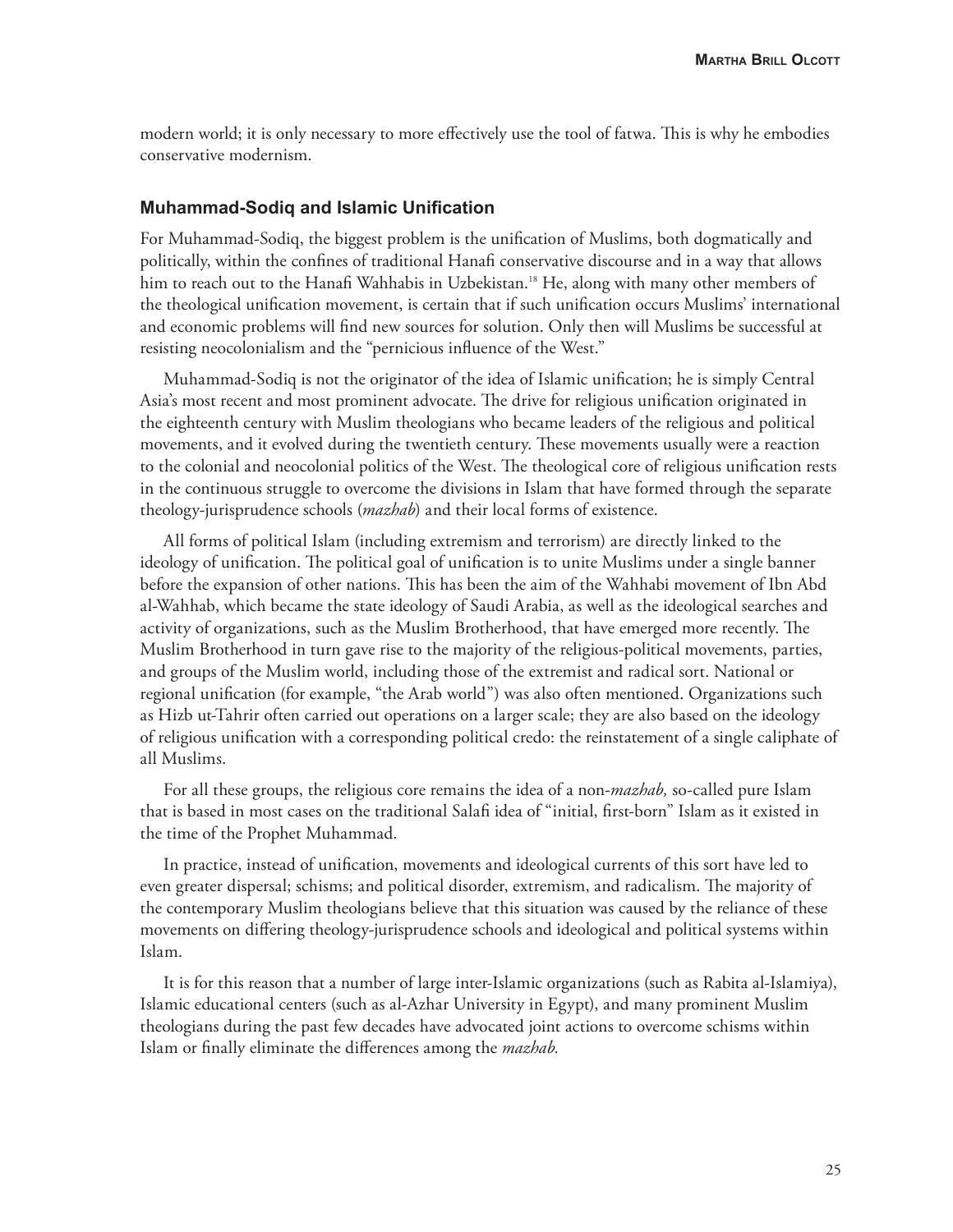For almost all contemporary efforts, the reformation of educational systems became the most practical lever for achieving unification and convergence, and for those adhering to the more liberal form of this ideology, the movement for reform of the educational system remains their predominant focus.

In countries such as Uzbekistan and Kazakhstan on the periphery of the Muslim world, these movements gained momentum through the process of re-Islamization, for which financing was initially state supported and made available by a number of Islamic organizations in Saudi Arabia, Kuwait, and Libya. The curriculum these state-supported organizations helped develop and the literature that they made available were designed to impart to the post-Soviet countries a form of non-*mazhab* Sunni Islam. These educational materials advocated positions (sometimes called "neo-Islam") distinct from (but not necessarily incompatible with) positions of Salafi thinkers. Unlike Salafi thinkers, who reject the legitimacy of the four schools of Sunni law, the state-supported educational materials argued that all four *mazhab* are equally legitimate and that religious unification through "sole, unified Sunnism" is adaptive to local conditions.

## **Political Nature of Islamic Unification**

Over time Muhammad-Sodiq has become a strong advocate of this neo-Islam movement, the goals of which are to "uniformly defend the interests of Muslims" and "resist the local regimes of the unbelievers without bloodshed."<sup>19</sup>

The idea of a single undivided Islam is a kind of mask designed to conceal far-reaching political goals. The political context of neo-Islamist ideas (which has been articulated in publications in recent years by contemporary Muslim leaders) is obvious. Behind such benign goals as "unification of Islam and Muslims," are several objectives:

- Achieve a political convergence of all Muslims in secular and Islamic countries and regions through theological unification;
- Prepare the electorate of believers in countries with secular leadership (but with Muslim majorities) for the idea of a state status of Islam and, at a favorable moment, achieve this through majority pressure on the secular government; and
- Create new linkages between formerly secular countries and the leading Islamic countries in order to act as a "unified Islamic front" in the international arena.

According to Islamic intellectuals, the major obstacles to fulfilling these goals are:

- Divisions in nationality;
- Divisions in religious interpretations by various groups of Muslims;
- Political dissociation; and
- Preferences for secular models of living instead of Sharia norms.

In part because of the expanded linkages that developed between Muslims in Central Asia (and particularly in Uzbekistan) and the major Islamic educational and religious centers of such countries as Saudi Arabia, Libya, and Egypt (in large part through generous funding by Egypt), the foundation for neo-Islam in Central Asia has significantly strengthened.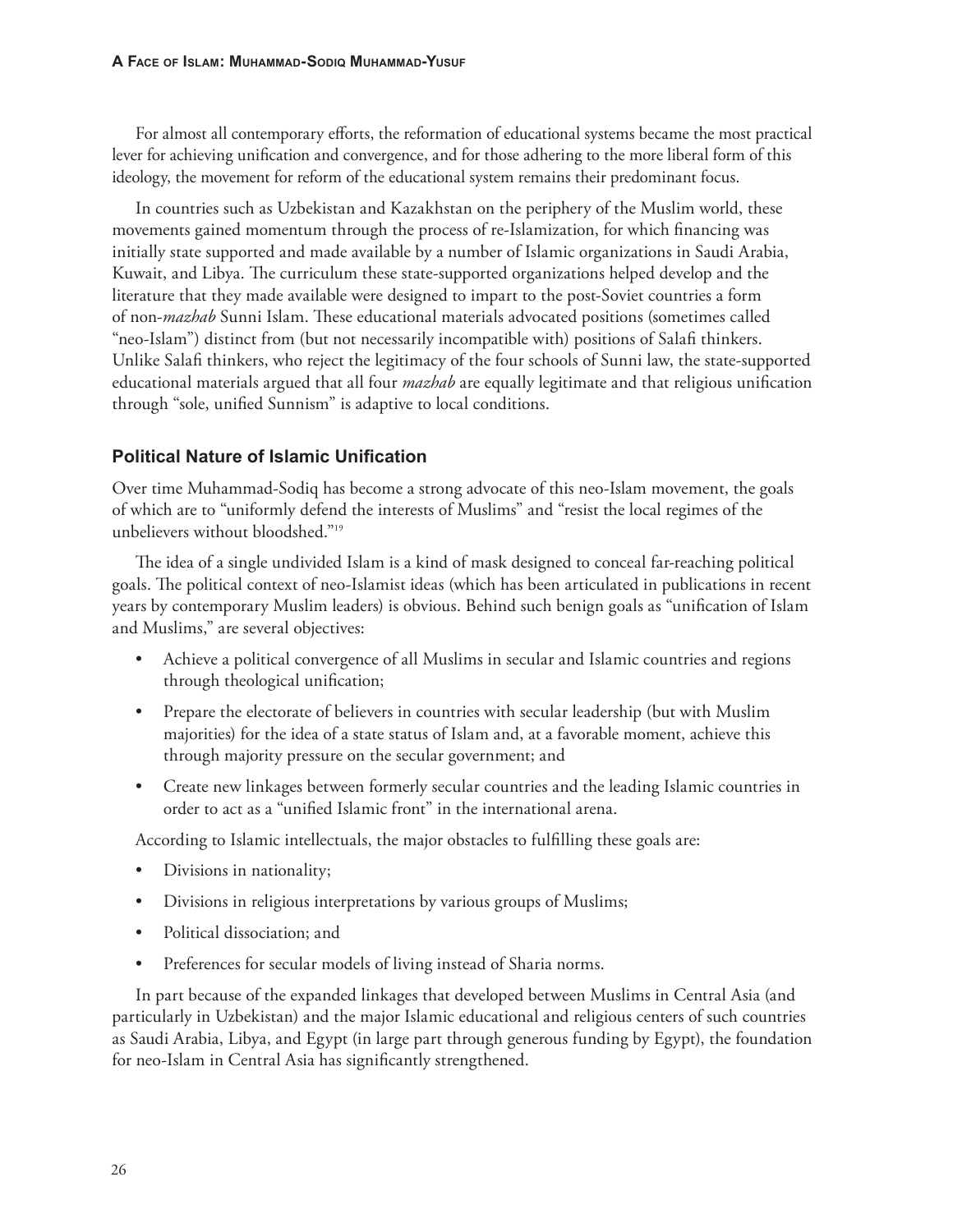The groups of believers who support neo-Islamists in Uzbekistan include the young generation of graduates of the Higher Islamic Institution in Tashkent and of the Tashkent State Institute of Oriental Studies. Since the end of the 1980s, Uzbek students from both institutions have been able to continue their education in religious centers and universities in Arab countries and in Turkey.

It was in these foreign institutions that most students' worldviews and theological positions were formed on the basis of the ideas of religious unification. Even materials in such seemingly neutral subjects as Arabic philology were presented (via recommended readings or studied texts) to suggest the ideas of unified (that is, without *mazhab*) Islam.

After the scholars returned to Central Asia, practically everyone joined the system of religious education, at times in secular institutions such as the Tashkent State Institute of Oriental Studies. Maintaining the views learned abroad, they began to influence their homeland, its educational process, and their students' views of the world.

Some of these scholars have been recruited as consultants, experts, and aides to government offices. Some have become government advisers in religious matters in the administration of Tashkent State Institute of Oriental Studies. Some have taken positions on consultative boards of the State Committee on Religion and in the office of the Adviser on Religion to the president of Uzbekistan. Government involvement has strengthened the position of the neo-Islamists and has shown the relative ineffectiveness of the Karimov regime's control of religious politics. These trends have occurred at a time when the secular education system has not offered a secular ideological alternative.

With time, the system of religious education has lost its Hanafi influence and has become much more focused on the ideology of religious unification. Muhammad-Sodiq is furthering this trend through the advice he gives to the coterie of young people surrounding him. Many of them have applied to the Oriental Department of the university and then to Tashkent State Institute of Oriental Studies. The evolution of views among this group did not occur during their study in secular institutions; on the contrary, they were able to influence the views of their classmates in the theological institutions and thus facilitate the Islamization of some students.

The new generation of neo-Islamists has found it easier to achieve open dialogue with Uzbekistan's remaining Wahhabis and fundamentalists, but not with Hizb ut-Tahrir. It is quite possible that this has been the result of a well-developed plan by Muhammad-Sodiq to strengthen the position of neo-Islamists in secular institutions.

Muhammad-Sodiq has also been a strong and effective advocate of nostrification—the state recognition in Uzbekistan of diplomas of the graduates from religious educational institutions that gives the graduates the ability to get jobs in police departments, the judiciary, and the educational system.

The increasing integration of the local neo-Islamists in Uzbekistan means that it is only a matter of time before the question of the political status of Islam as a form of official state religion is raised. For now neo-Islamists are a quiet and often even hidden form of opposition vis-à-vis both the government and Hanafi believers. Neo-Islamists consider Hanafis to be unduly conservative, and they condemn them for their traditional political conformist policies (for example, their readiness to openly cooperate with any state), political apathy of their followers, fidelity to the local forms of confessional Islam, and their recognition as legitimate the national ceremonies and customs. It is the traditional Hanafi Muslims who are the immediate target of the neo-Islamists, who use both their religious education and their secular education to carry out their opposition.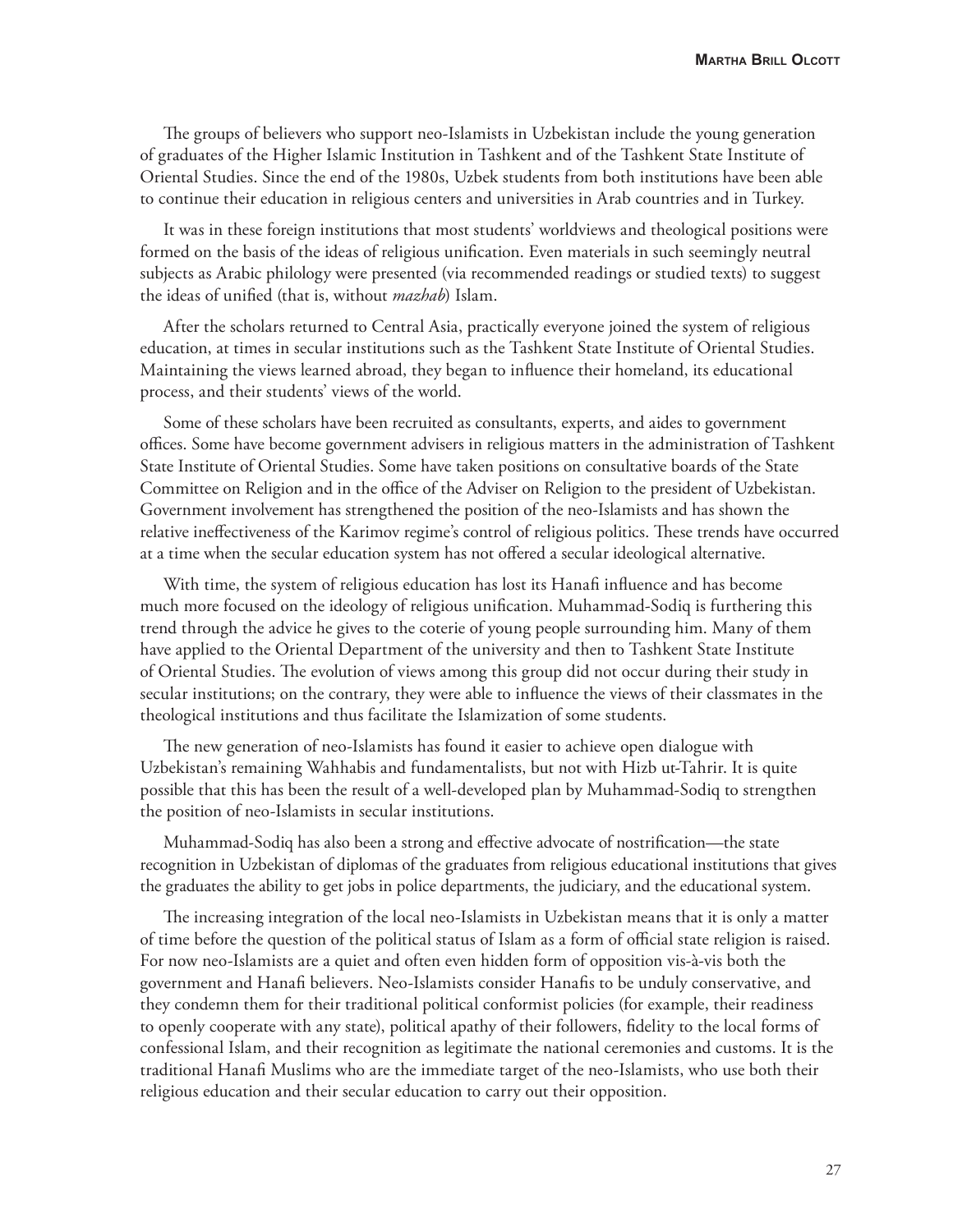#### **A Face of Islam: Muhammad-Sodiq Muhammad-Yusuf**

During the past few years the neo-Islamists have been quite successful in manipulating the state bodies that form religious policy as the Islamists have pressed for fatwas directed at the struggle against various local forms of Islam (the customs and rituals that come from local practice but are not part of Sharia law). At the same time, these same neo-Islamists openly attack the religious policy of the state as being in violation of traditional, local Hanafi Islam.

These same neo-Islamists are also strongly supportive of introducing the history of religion in the secular schools, and they also seek to control the curriculum taught so that it reflects a neo-Islamist agenda. Thus far they have been quite successful at this.

The neo-Islamists have found easy ways to contact international Islamic organizations, including financial organizations that pursue neo-Islamist political objectives in one form or another. In turn, the Islamic organizations find various ways of directing financial assistance to the neo-Islamists in Central Asia; for example, they finance madrassas, channel money into religious funds for the purchase of books, and pay the wages of trainees. Often this is done with the full support of the state; during a trip to Kuwait, President Karimov agreed to the Kuwaitis supplying tens of thousands of books to the libraries of Uzbekistan's official religious schools.

The secular Uzbekistan government does not oppose the goal of general Muslim literacy, which is often mentioned by Uzbek media and is pursued by religious personages. The government stance contributes to the perception of allowing the consciousness of the electorate to evolve, forming support for non-*mazhab* Islam and the creation of an Islamic state, and eventual joining with the proposed union of Islamic countries.

In Uzbekistan today many conditions are encouraging the growing trend toward desecularization. This is especially noticeable when the government hurriedly tacks on religious values and heritage to the official ideology and permits religious literature to be published practically without oversight. These developments could well stimulate the politicization of Islam.

Muhammad-Sodiq is working hard to develop his own fifth column. He advises all his students and followers to earn secular diplomas (especially in the Institute of Oriental Studies) and then get jobs in secular institutions. People who share his views are growing in number in parts of the bureaucracy and among the educational elite, and they already significantly influence the educational process in all madrassas, at the Islamic university, and elsewhere.

Muhammad-Sodiq avoids direct defiance of the Karimov regime and whenever possible acts through third parties. In the event of a full political crisis, however, he almost certainly would join the political opposition to the government. The state, in contrast, puts its faith in Muhammad-Sodiq's often-stated position that the use of force in religious and religious-political movements is unlikely to succeed in the current situation.

Although Muhammad-Sodiq will avoid physical violence, all other options are on the table. He has said obliquely and in private that he "does not wish to work with this government of unfaithful." He has refrained from making such remarks in public, however, because he understands that another personal exile would damage his standing as one of Uzbekistan's leading clerics.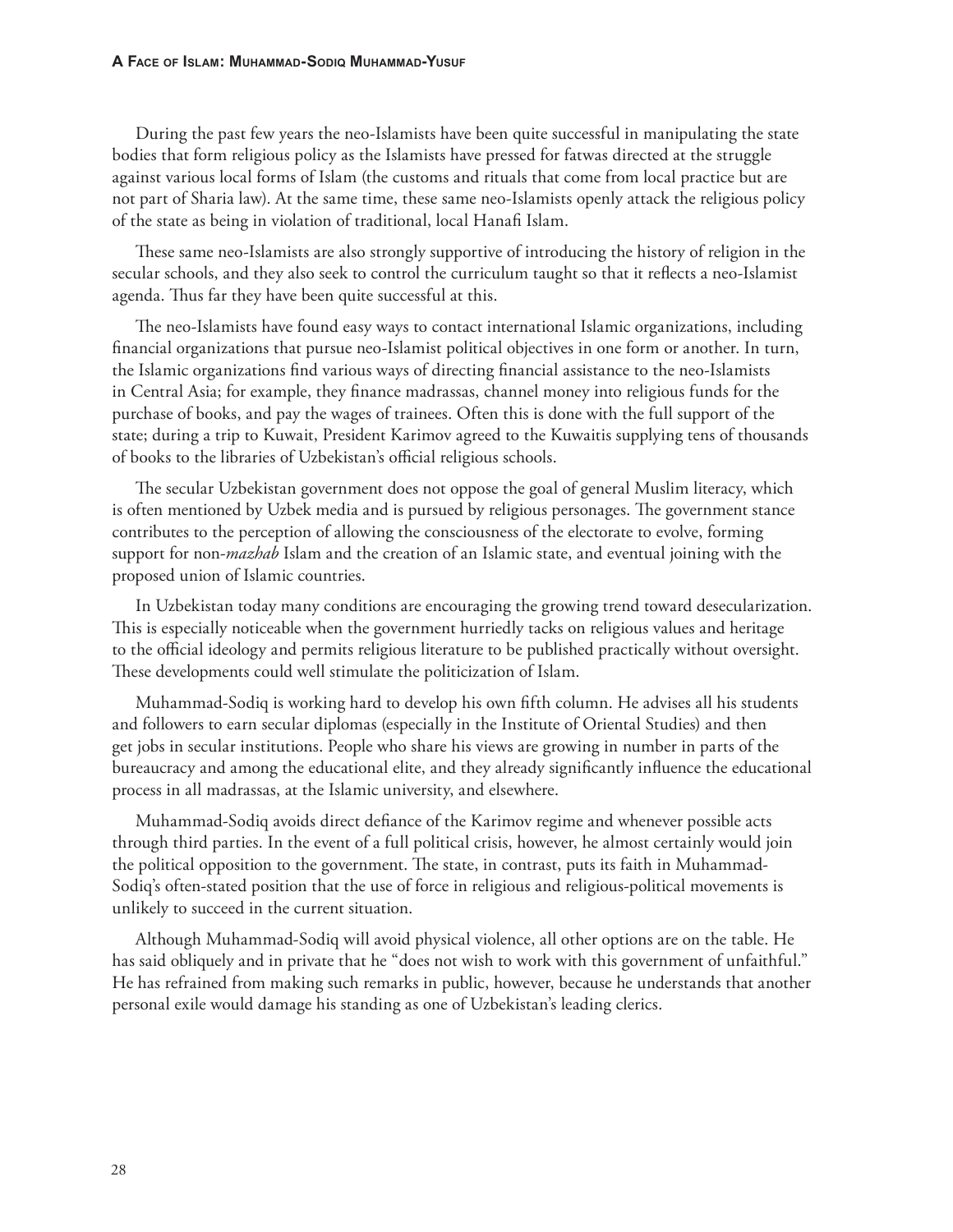## **NOTES**

- In fact, it was said that the only person from Bukhara who managed to get a job at the madrassa during Sattimov's tenure was his barber, who was also purported to have been his homosexual lover.
- <sup>2</sup> It would be interesting to talk with Gorbachev about his view of the former SADUM mufti.
- Muhammad-Sodiq's comment here might have been for external consumption (not only foreigners but also secular Uzbeks) because today Muhammad-Sodiq is the recipient of literature coming into Uzbekistan from the Gulf states. Many in the Islamic community (for example, Muhammad-Sodiq Kasym Andijani, a leading Hanafi cleric in Andijan) view this literature as intolerant.
- Usmanov, who died in 1997, was an atheist, but up to the moment of perestroika he was among the proponents of Islam for its cultural and ritual heritage. He was the head of the Oriental Studies Division in the Institute of Oriental Studies of Uzbekistan, which was launched in 1988, and in 1989 he was appointed first assistant to the adviser to the president on questions of religion.
- <sup>5</sup> Some of the views of the Mujaddidiya groups are developed in another paper of this three-paper series.
- <sup>6</sup> The first paper in this series, Martha Brill Olcott, *Roots of Radical Islam in Central Asia,* Carnegie Paper 77 (Washington, DC: Carnegie Endowment for International Peace, 2007), provides details of the relationship.
- Details of these accusations appear in the paper on Islamic finance that I prepared last year.
- <sup>8</sup> Details are provided in *Roots of Radical Islam in Central Asia.*
- <sup>9</sup> Ibid.
- <sup>10</sup> The lack of detail about the facts of publication (place and year of publication) is frustrating for researchers.
- $11$  The calculation could have been aimed strategically at getting others to memorize his name.
- <sup>12</sup> No doubt his statement is meant as a not-too-subtle jab at Great Britain for ostensibly aiding in the group's efforts to deepen splits among Muslims.
- <sup>13</sup> Neither Dr. Bahtiyar Babajanov of the Institute of Oriental Studies of the Academy of Sciences in Tashkent, who helped on this paper, nor I have found this assertion substantiated in the Hizb ut-Tahrir literature known to us.
- <sup>14</sup> According to Bahtiyar Babajanov, these fatwas were written by local ulema, to recognize, for example, the status of Nicholas II as a "khalifa." Local theologians wrote that rulers (sultans, padishahs) who were nonbelievers could be recognized as legitimate on the condition that they did not constrain the Muslim community and allowed it to retain its beliefs. Finally, it is the impression of a colleague based in Tashkent that Muhammad-Sodiq is more conservative and intolerant than Hizb ut-Tahrir, but such a conclusion depends upon the doctrinal criteria employed.
- <sup>15</sup> Muhammad-Sodiq does not mention Shiites in this context.
- <sup>16</sup> In reality, Afghani changed his political credo many times. After emigrating from Egypt to Paris, for example, he favored another political system as "optimum for the Muslims"—autocracy through a "just ruler."
- $17$  He made this point during conversations with me as well as with my Uzbek interlocutor on a couple of occasions.
- <sup>18</sup> The Wahhabis are described in the first paper of this series, *Roots of Radical Islam in Central Asia*.
- <sup>19</sup> The quotations are from Mohammad-Sodiq during his private conversations with my Uzbek interlocutor.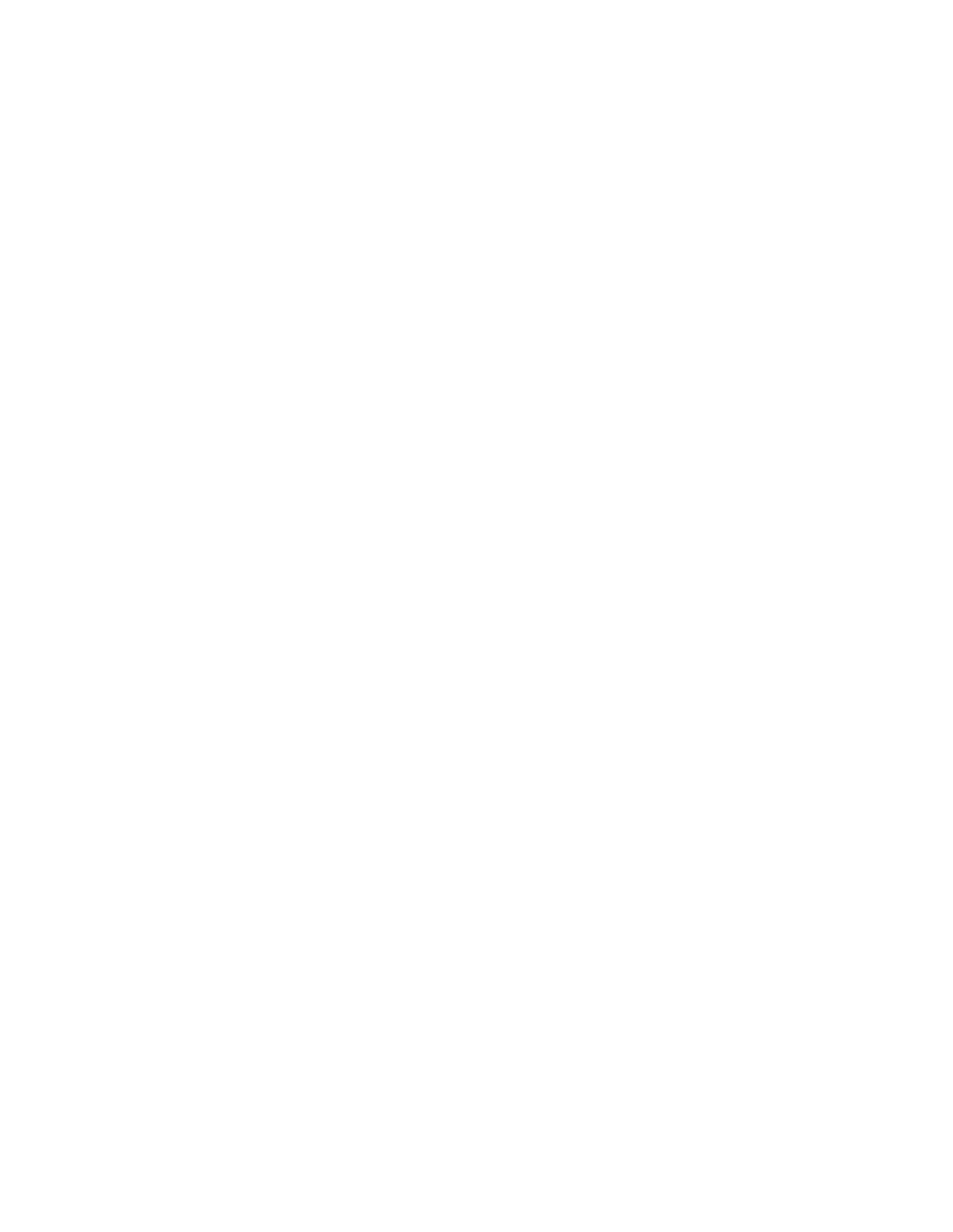## **About the Carnegie Endowment**

The Carnegie Endowment for International Peace is a private, nonprofit organization dedicated to advancing cooperation between nations and promoting active international engagement by the United States. Founded in 1910, Carnegie is nonpartisan and dedicated to achieving practical results.

Through research, publishing, convening and, on occasion, creating new institutions and international networks, Endowment associates shape fresh policy approaches. Their interests span geographic regions and the relations between governments, business, international organizations, and civil society, focusing on the economic, political, and technological forces driving global change.

Building on the successful establishment of the Carnegie Moscow Center, the Endowment has added operations in Beijing, Beirut, and Brussels to its existing offices in Washington and Moscow, pioneering the idea that a think tank whose mission is to contribute to global security, stability, and prosperity requires a permanent international presence and a multinational outlook at the core of its operations.

The Endowment publishes *Foreign Policy,* one of the world's leading journals of international politics and economics, which reaches readers in more than 120 countries and in several languages.

For more information, visit **www.CarnegieEndowment.org**.

### **THE RUSSIAN AND EURASIAN PROGRAM**

WITH A SET OF DISTINGUISHED EXPERTS in Washington and a talented group of Russian policy analysts at the Carnegie Moscow Center, the Russian and Eurasian Program brings unique resources to the study of policy issues relating to Russia and the other post-Soviet republics. Through research, publishing, seminars, conferences, exchanges, and other public outreach activities, the Program promotes informed public debate and provides insights and knowledge to policy makers in both the United States and Russia on key economic, political, and security topics.